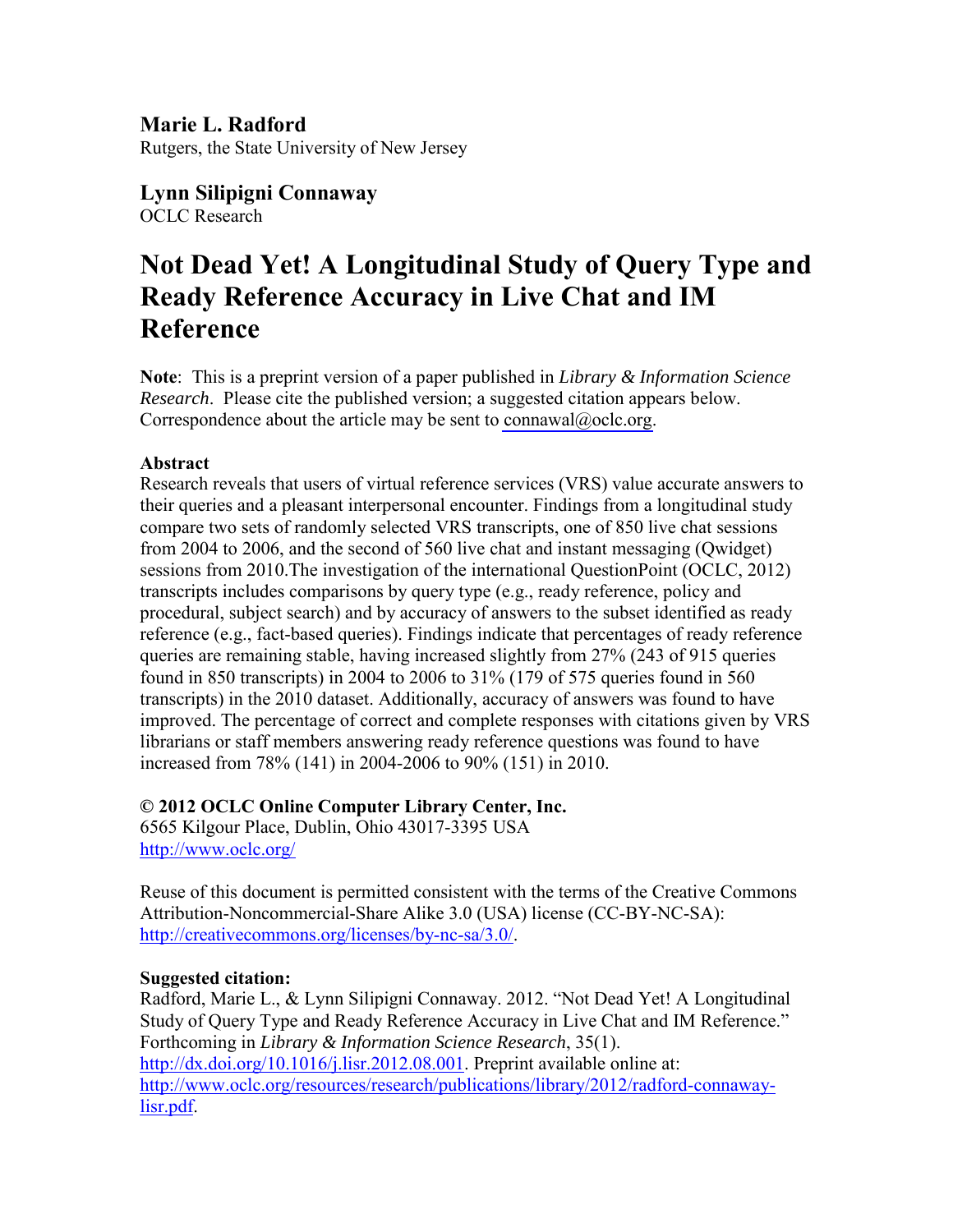#### **1. Introduction**

 Libraries provide human-mediated, web-based information assistance to users through various modes of virtual reference service (VRS). As a pioneering format of synchronous VRS, live chat reference has become "an integral part of a library's reference portfolio" (Luo, 2007, p. 195). Currently, "digital reference services are one of the most expanding services in public libraries" (Numminen & Vakkari, 2009, p. 1249), as well as in libraries of all types. VRS providers have simultaneously extended their reach and expanded user horizons by responding to changing communication preferences and behaviors by adopting new "technologies of choice" (Agosto, Rozklis, MacDonald, & Abels, 2011, p. 238).

As instant messaging (IM) has grown increasingly popular with users, librarians have responded by adding IM reference to their VRS suite. The IM format achieved widespread acceptance with the introduction of OCLC's QuestionPoint (QP) Qwidget (QW) (QuestionPoint 24/7 Reference Services, 2008).Both live chat and QW reference modes generate verbatim text transcripts of completed VRS interactions between users and librarians. One major benefit of the chat and IM formats is the record of complete transcripts of all the conversational text, pre-written scripts, and web links (or other resources) given to the user for each reference session. These fascinating mirrors of practice allow researchers to unobtrusively capture the nuances of reference encounters. In-depth qualitative analysis of the transcripts generates data and insights, which are unattainable in face-to-face (FtF) settings (Maximiek, Rushton, & Brown, 2010). Transcript analysis does have limitations, especially due to privacy concerns, which require that transcript data are stripped of personal information for analysis (Radford  $\&$ Connaway, 2005-2008). Once transcript data are made anonymous, it is difficult to discern librarian and user characteristics, such as gender, age, among other characteristics. It also is impossible to connect transcript to participants to directly ask them questions about their perceptions of success and satisfaction. However, the transcripts are useful in revealing the nature of the query negotiation and of the ways in which the interpersonal encounter unfolds. Since the text of the transaction is fully available, behaviors can be tracked and traced to reveal the librarian's ability to evaluate the information need, as well as provide a successful answer in a professional manner that invites an ongoing relationship with users.

As VRS has entered mainstream reference, researchers are investigating both the interpersonal and the content-delivery aspects of this complex encounter in traditional (Radford, 1999) and virtual environments (Connaway & Radford, 2011; Radford, 2006). On the content side, scholars have evaluated types and frequencies of questions asked, as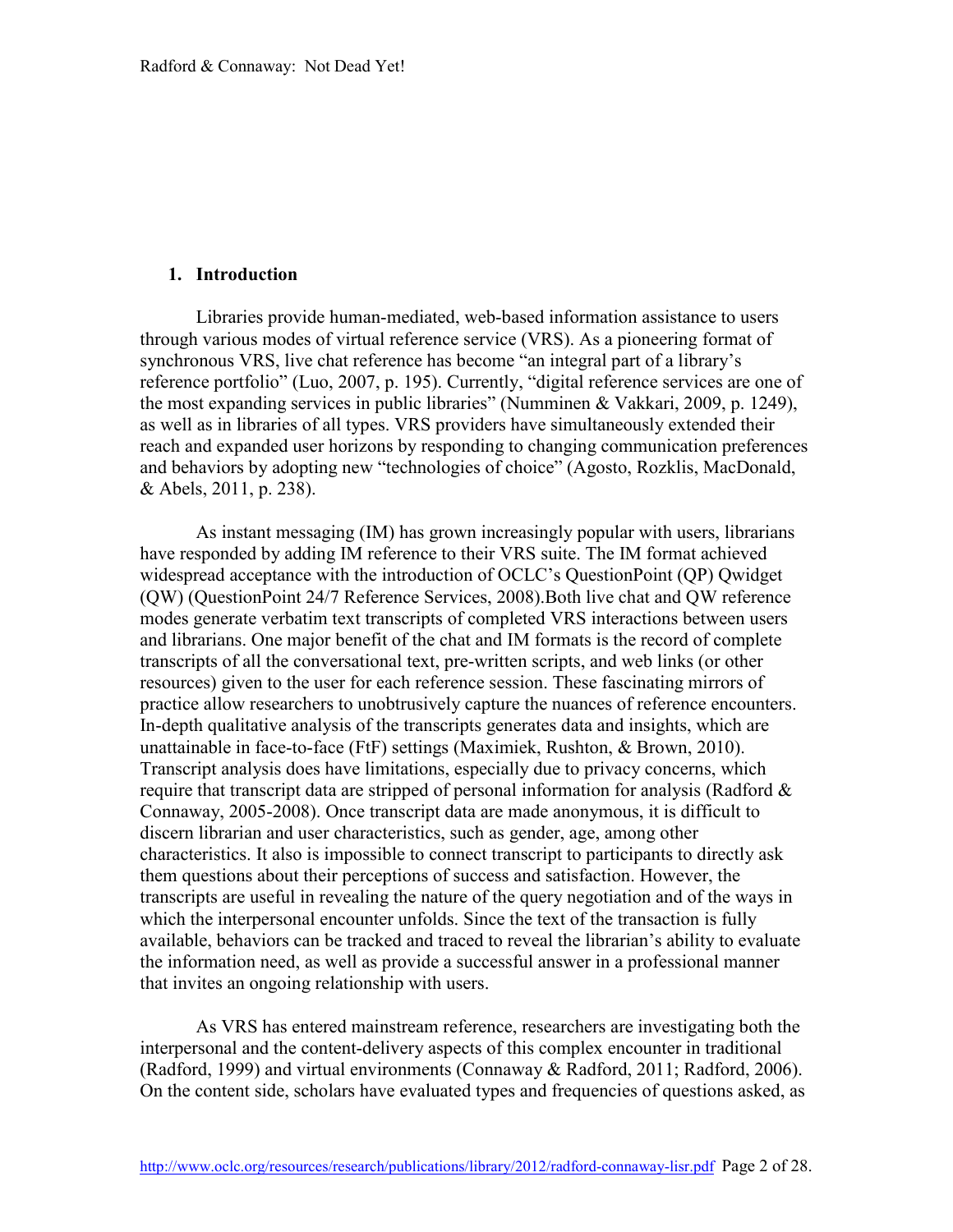well as investigated accuracy of answers, which are aided by transcripts. Like traditional FtF reference, VRS is held to librarian behavior quality standards and guidelines. For example, the American Library Association's Reference and User Services Association (RUSA) "Guidelines for Implementing and Maintaining Virtual Reference Services" (Reference and User Services Association, 2004) recommend regular assessments of VRS and propose methods, such as transcript analysis, "to evaluate its effectiveness and efficiency, with the goal of providing a high-quality service" (para. 4.6.1). This study aims to contribute methods and findings to inform VRS assessment.

#### **2. Problem statement**

Interpersonal interactions are highly complex with multiple facets. The reference encounter adds additional layers of intricacy because it involves the library professional efforts to discover and solve the user's information need. Both participants are usually strangers, especially in virtual encounters. VRS communication adds another challenge as nonverbal cues, such as facial expressions, context cues, and user/librarian characteristics are not apparent. The participants only have each other's written text and temporal cues (e.g., how long it takes for question pick-up and turn-taking) as guides (Connaway & Radford, 2011). Watzlawick, Beavin, and Jackson's (1967) relational theory allows a holistic view of interpersonal engagement and posits that each message between people has both a relational (interpersonal relationship) and content (information delivery) aspect. The Seeking Synchronicity (Radford & Connaway, 2005-2008) research program has worked to uncover the importance of relational dimensions in the success of live chat reference. This research found that VR should stand for "Virtual Relationships" because of the importance of interpersonal aspects, such as greeting and closing rituals, acts of politeness, deference, rapport building, and compensation for lack of nonverbal cues (Connaway & Radford, 2011). During a series of telephone and online surveys with VRS users and non-users, Seeking Synchronicity research also discovered that informationrelated components, particularly completeness and accuracy are critically important criteria for the measure of success in VRS, more so than have been found for users' perceptions of success in FtF encounters (Radford, 1999).

 Although accuracy is important to VRS users, are they able to easily find information on the Web, especially simple facts? With the advent of increasing access to search engines and the enhanced ability of users to find answers to fact-based queries, researchers such as Joe Janes (2003) have speculated that ready reference is dead or dying. The research reported here questions whether the assertion is true. What types of questions are asked in virtual environments over time? How often are ready reference questions still appearing in VRS? Also, when these questions do get asked, are users getting correct answers with citations to sources? The following research questions addressing the content of VRS were developed:

- How frequently are ready reference questions asked in VRS?
- How have the mix and frequency of types of VRS questions changed?
- How has the accuracy rate of answers to VRS ready reference questions changed?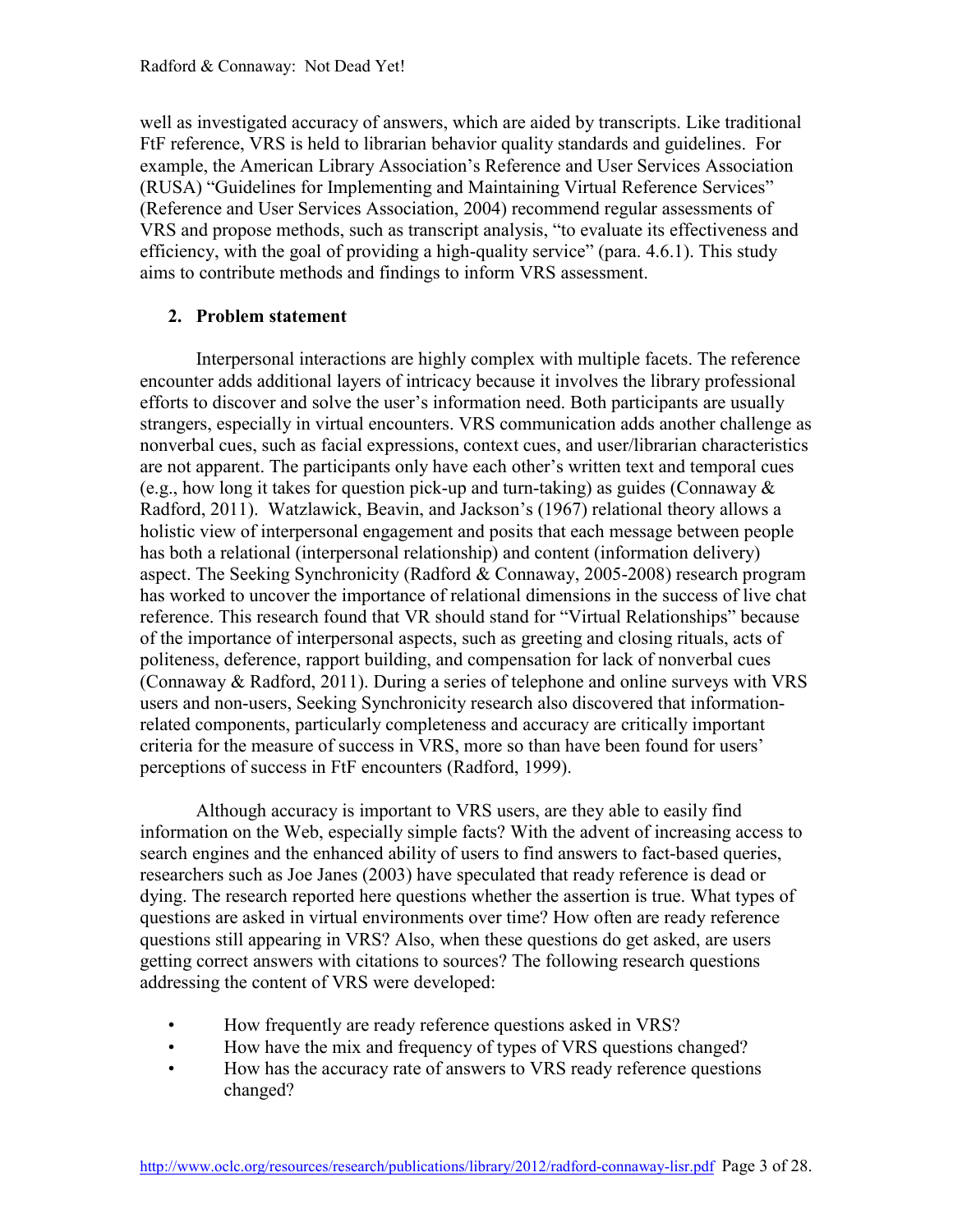• What differences are there in mix, frequency, and accuracy for live chat compared to instant messaging (IM)/Qwidget (QW) VRS modes?

As one of the first longitudinal studies examining a large number of VRS questions, determining types and frequency of reference questions, as well as verifying accuracy has been a focus for library literature. Reference remains important in the provision of highquality service. If reference is not accurate and complete, serious repercussions could result if users turn elsewhere for their information needs. As VRS becomes more prevalent, research-based guidelines for service excellence are necessary. These research questions must be addressed to gain insight into how well questions are answered, as well as to better serve users and to ensure the sustainability of traditional and virtual reference modes.

## **3. Literature review**

## *3.1 Types of reference queries*

Research into the different types of reference queries extends back to the pre-Web days of traditional in-person and telephone environments (Singer, 2010). Several scholars developed useful question typologies, including Sears (2001) and Katz (1997, 2002). Before chat, email reference has existed for more than 20 years (Sloan & Cox, 2006); Veal (2012) provides a detailed review of email research, including question categorization. Numminen and Vakkari (2009) identified taxonomies useful for categorizing VRS questions and discuss different approaches taken by researchers (Arnold & Kaske, 2005; Desai, 2003; Garnsey & Powell, 2000; Hodges, 2002; Kibbee, Ward, & Ma, 2002; Kwon, 2006; and Smyth, 2003). Numminen and Vakkari (2009) expanded Katz's (2002) and Sears' (2001) taxonomies to conduct a longitudinal analysis of questions from a Finnish VRS. The resulting taxonomy divided the main categories of reference (e.g., policy and procedural, and directional questions) into detailed subcategories. Numminen and Vakkari (2000) compared a 1999 dataset  $(N = 467)$  to a 2006 dataset (*N* =513) and found that 90% of VRS queries could be categorized as reference questions; the percent of ready reference increased 12% from 33% (calculated as 154 of 467 questions) in 1999 to 45% (calculated as 231 of 513 questions) in 2006.

## *3.2 Accuracy of reference queries in service evaluation*

There are a range of qualitative and quantitative methods for measuring reference quality, including: user satisfaction, completeness, dimensions of relational or interpersonal communication, and content delivery (e.g., see Kocevar-Weidinger, Benjes-Small, Ackermann, & Kinman, 2010; Radford, 1999; Stock, 2010; Ward, 2004). Accuracy is one reliable and objective measure, especially for factual questions (Ross, Nilsen, & Dewdney, 2002). One way to assess accuracy is through unobtrusive testing, which is described as "the process of asking reference questions (for which answers have been predetermined) of library staff members who are unaware that they are being evaluated" (Hernon & McClure, 1986). Hernon and McClure (1986), Childers (1978), and Crowley (1968), called reference accuracy into question with surprising and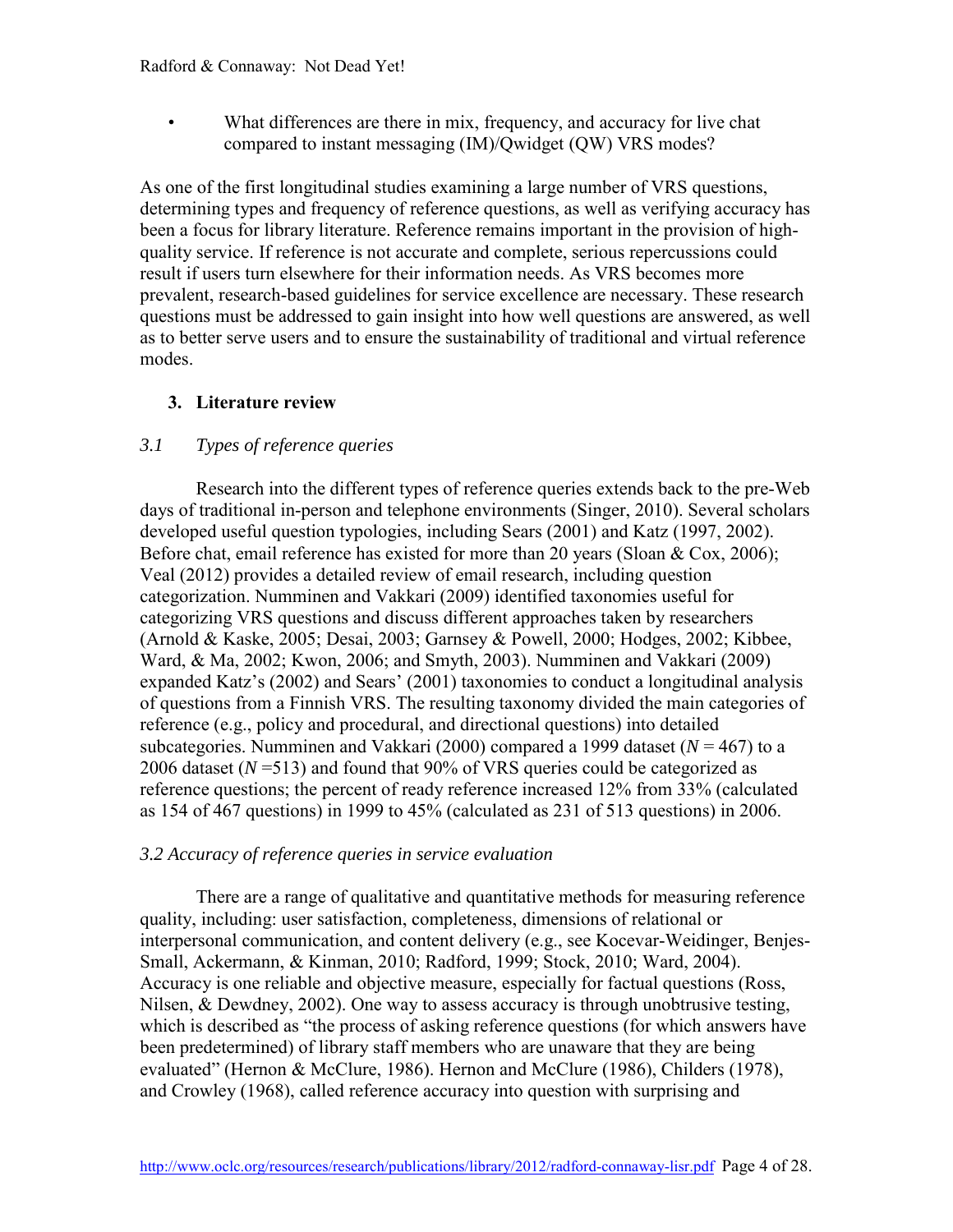controversial results (Hubbertz, 2005), suggesting that only 50% to 60% of responses to reference questions are correct (Buckland, 2008).

 Hernon and McClure's (1986) series of unobtrusive tests led them to propose the "55 percent rule," suggesting reference staff correctly answer only a little better than half of questions. In 1987, Hernon and McClure reported results from their unobtrusive measure of 26 academic and public government documents depository FtF reference services, analyzing their "correct answer fill rate" (p. 27). Library and information science (LIS) graduate students in a government documents course, as well as researchers, acted as proxies to pose 15 questions at these 26 libraries. Using Katz's (1997) question categorization, an analysis of the government document-related questions revealed that seven (47%) were ready reference and eight (53%) were holdings questions (i.e., materials owned or accessible). Correct responses involved: (a) answering the question or identifying the document, or (b) making a correct referral. Hernon and McClure (1987) found that 61.8% of 390 questions asked at both the central reference and government documents areas were answered correctly. Although the Hernon and McClure's methods and rationale have been contested (e.g., Bailey, 1987; Durrance, 1989; Hubbertz, 2005) and modified (Pomerantz, Luo, & McClure, 2006), the idea of "half-right" reference accuracy has remained as a benchmark (Ward, 2004; Arnold  $\&$ Kaske, 2005; Agosto & Anderton, 2007). The benchmark persists, despite challenges to the generalizability of findings and the specialized nature of this method, which emphasized predetermined questions and answers, as well as employed surrogate users. Durrance (1989) asserted that undue emphasis may have been placed on accuracy, maintaining that "interpersonal variables of friendliness, interest in the question, or comfort level" (p.35) are also crucial factors in successful reference encounters (c.f. Radford, 1999).

Scholars also have studied telephone reference (Agosto & Anderton, 2007) and email reference accuracy (Janes, Hill, & Rolfe, 2001; Moeller, 2003; Profeta, 2006; Stacy-Bates, 2003). Stacy-Bates (2003) studied academic library email reference by sending three queries to 111 libraries, which were members of the Association of Research Libraries. Answers were analyzed for accuracy, response time, service to nonaffiliates, reference interview elements, and technology-enabled features. The three queries had differing accuracy rates, ranging from 65% to 99% depending on query type (Stacy-Bates, 2003).

 In another study, Profeta (2006) examined 240 email transcripts from distance learning community college students in Florida. Findings included a low accuracy percentage, including 24% as accurate with source information, four percent as accurate without source information, 20% as partly accurate with source information, and 7% as partly accurate without source information. Janes et al. (2001) also appraised email reference, testing response rate and time, and verifiable answers for "non-library commercial and non-commercial" online information services or "expert services," such as Askme.com (p. 1106). Graduate students in a reference course posed 150 questions in various subjects to these 20 sites, 10 of which were commercial, such as ExpertCentral (http://www.expertcentral.com) and Frenzi (http://www.frenzi.com), and 10 of which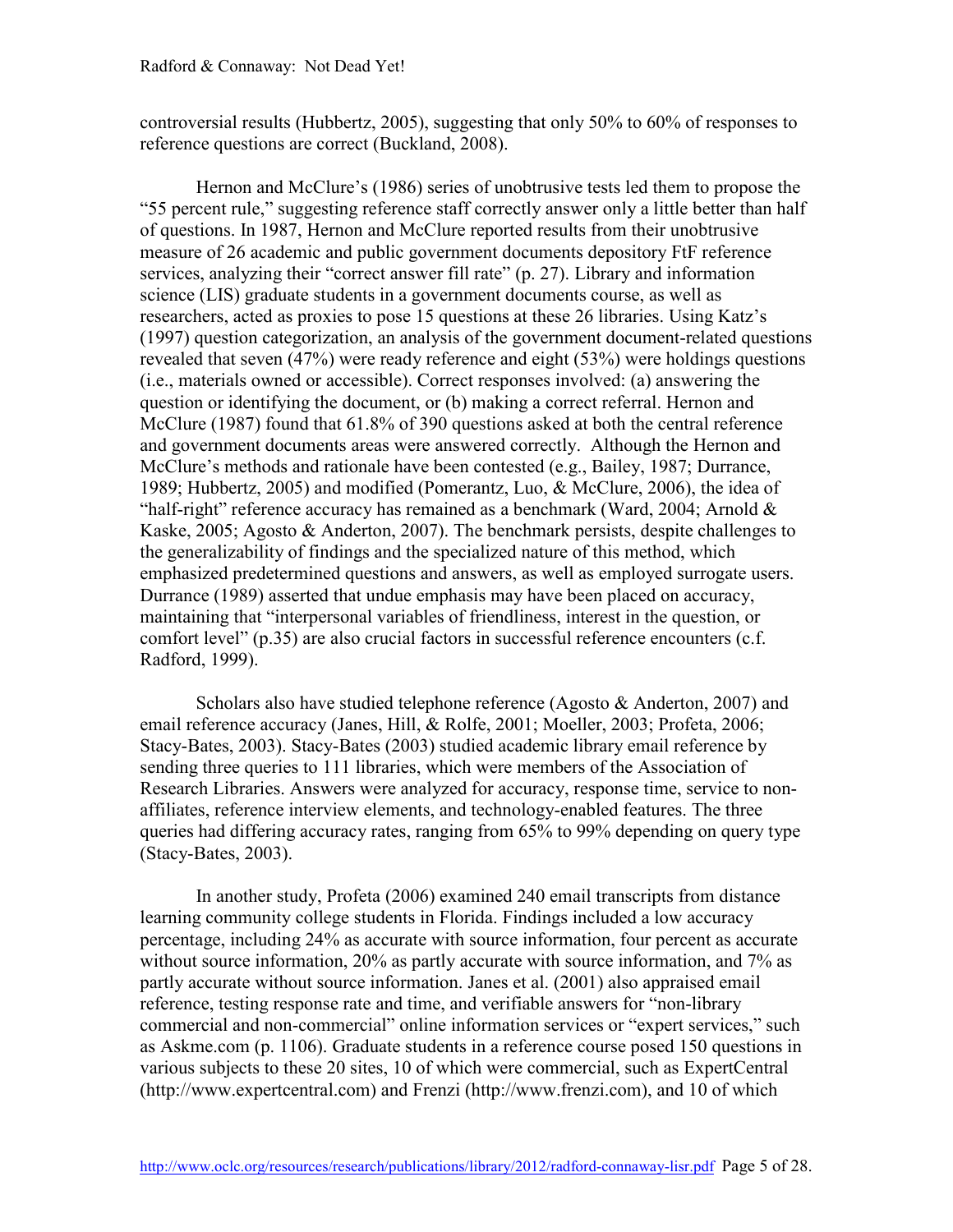were non-commercial, such as Ask Eric (http://askeric.org/) and Go Ask Alice (http://www.goaskalice.columbia.edu/). The graduate students evaluated their experiences. They found 69% accuracy, higher than Profeta's (2006) findings, concluding in 2001 that "commercial and non-commercial expert services are developing and providing digital reference services that succeed, where libraries…have not" (Janes et al., 2001, p. 1119).

Live chat VRS transcript analysis suggests that accuracy for this type of service exceeds the 55% benchmark. Arnold and Kaske (2005) analyzed 351 VRS academic chat sessions, which included 419 questions that examined question type, user status, and accuracy. They reported nearly 92% of 302 responses given were correct. Of these responses, 38% were correct and complete with references cited. The results excluded 117 of 419 questions that were deferred, referred, or lost due to technical difficulties.

Pomerantz et al. (2006) analyzed chat transcripts from a statewide service, including public and academic librarians. Peer reviewers found that almost 80% (calculated as 342 of 428 questions) were answered correctly. However, 27% of these were found to be incomplete, a status that was not considered in the original Hernon and McClure (1987) study. VRS transcript analyses by Pomerantz et al. (2006), as well as by Arnold and Kaske (2005), have operationalized accuracy differently than methods used for the "55 percent rule" benchmark studies. These findings of higher VRS accuracy rates cannot be directly compared to earlier unobtrusive studies because of differing testing methods, question taxonomies, and evaluation criteria.

 Ready reference was among the question types studied by Hernon and McClure (1987) and Arnold and Kaske (2005). The questions types are defined as fact-based queries, requiring "only a single, usually uncomplicated, straightforward answer" (Katz, 1997, p. 15-16). Hernon and McClure (1987) asked 172 ready reference questions in 26 libraries. They reported 129 correct answers for 75% accuracy. Arnold and Kaske (2005) found 14% (59) of the questions studied were ready reference. Of the 31 ready reference questions answered, 97% (30) were correct and only 3% (1) were incorrect. In both studies, ready reference accuracy was found to be higher than overall accuracy rates.

 Some authors recommend that questions be additionally coded along a range of specificity (Cousins, 1992; Nordlie, 1999; Saracevic & Kantor, 1988), clarity (Lee, 2004; Saracevic & Kantor, 1988), and complexity (Saracevic & Kantor, 1988). These conceptualizations help define ready reference questions as being at one end of the closeended question spectrum: they are specific, clear, and simple to answer.

## **4. Method**

*The Seeking Synchronicity: Evaluating Virtual Reference Services from User, Non-User, and Librarian Perspectives* project involved four phases of data collection, one of which was an analysis of 915 live chat transcripts, of which 850 were found to be usable (Connaway & Radford, 2011; Radford & Connaway, 2005-2008). The transcripts were randomly selected from July 2004 to October 2006 from a corpus of 651,687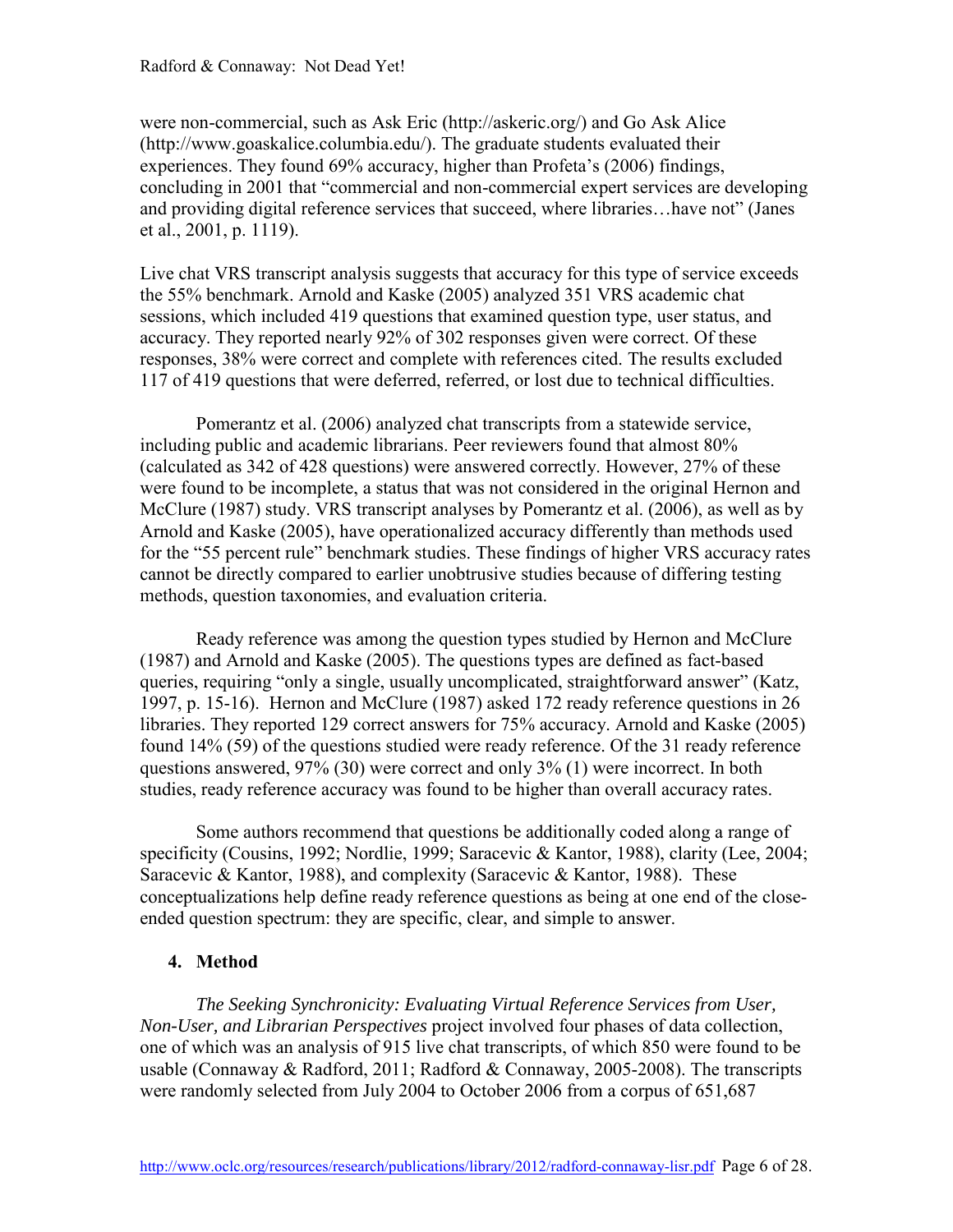sessions from QuestionPoint (QP) and the QuestionPoint 24/7 (QuestionPoint 24/7 Reference Services) reference service that OCLC acquired (OCLC, 2012). Of the 850 transcripts, 550 were from QP and 300 were from QP 24/7.

 For longitudinal comparison, a second sample of 575 transcripts was drawn from a corpus of 296,797 QP live chat and QW sessions from June 2010 to December 2010. Of these, 560 were found to be usable, including 350 live chat from QP from the 2010 dataset (QP2) and 210 QW. Note that the QW software was added in 2008 to QP; thus, it was not present in the 2004 to 2006 dataset.

 All transcripts were stripped of identifying information (e.g., name, email address, IP address, etc.) at OCLC. Transcripts were then subjected to several different analyses by teams of coders; each analysis was conducted by a minimum of two coders, including researchers and graduate assistants from OCLC and Rutgers University. The analysis was supervised by the co-authors.

A team of two coders first classified the type of reference questions from each chat and QW transcript. Criteria and category schemes from Katz (1997), Kaske and Arnold (2002), and Arnold and Kaske (2005) were used for the initial coding of question types. Six categories were included: *directional, ready reference, subject search* (note that Katz, 1997 and Arnold and Kaske, 2005, called this "specific search"), *research, policy and procedural*, and *holdings*. During the 2004 to 2006 coding process, two additional categories: "no question" and "inappropriate" emerged (Radford & Connaway, 2005-2008). In addition, *reader's advisory* questions were also found, as defined by Ross et al. (2002) and Ross, Nilsen, and Radford (2009). An in-depth review of these categories with definitions and examples from the data is provided.

The subset of ready reference questions were further analyzed for accuracy, using criteria and category schemes from Arnold and Kaske (2005), Radford and Connaway (2005-2008), and Radford, Connaway, Confer, Sabolsci-Boros, and Kwon (2011). Although the user may have disconnected before the librarian or staff member supplied the answer, these inquiries were also evaluated and coded for accuracy. Disconnects were included because the QP system will deliver the transcript with the answer to the user, as long as the user has provided an email address. Although the user may appear to be gone, the transcript could be sent via email. Following the method as described by Arnold and Kaske (2005), ready reference queries were dropped out of the accuracy analysis if they were referred for follow-up via email, phone, fax, or to another library or librarian or if there were technical difficulties, such as abrupt disconnect prior to an answer being offered. Referrals are not included because the transcript ends at the point of referral and it is not possible to determine the accuracy of the answer, or whether the referral itself is successful. On this basis, 63 of the 243 ready reference questions in the 2004 to 2006 dataset and 11 of the 179 ready reference questions in the 2010 dataset were eliminated.

 For both data sets, teams of coders evaluated the accuracy of chat ready reference answers by thoroughly checking responses using authoritative web sites, subscriptionbased databases, and any citations or links provided by the librarian or staff member. In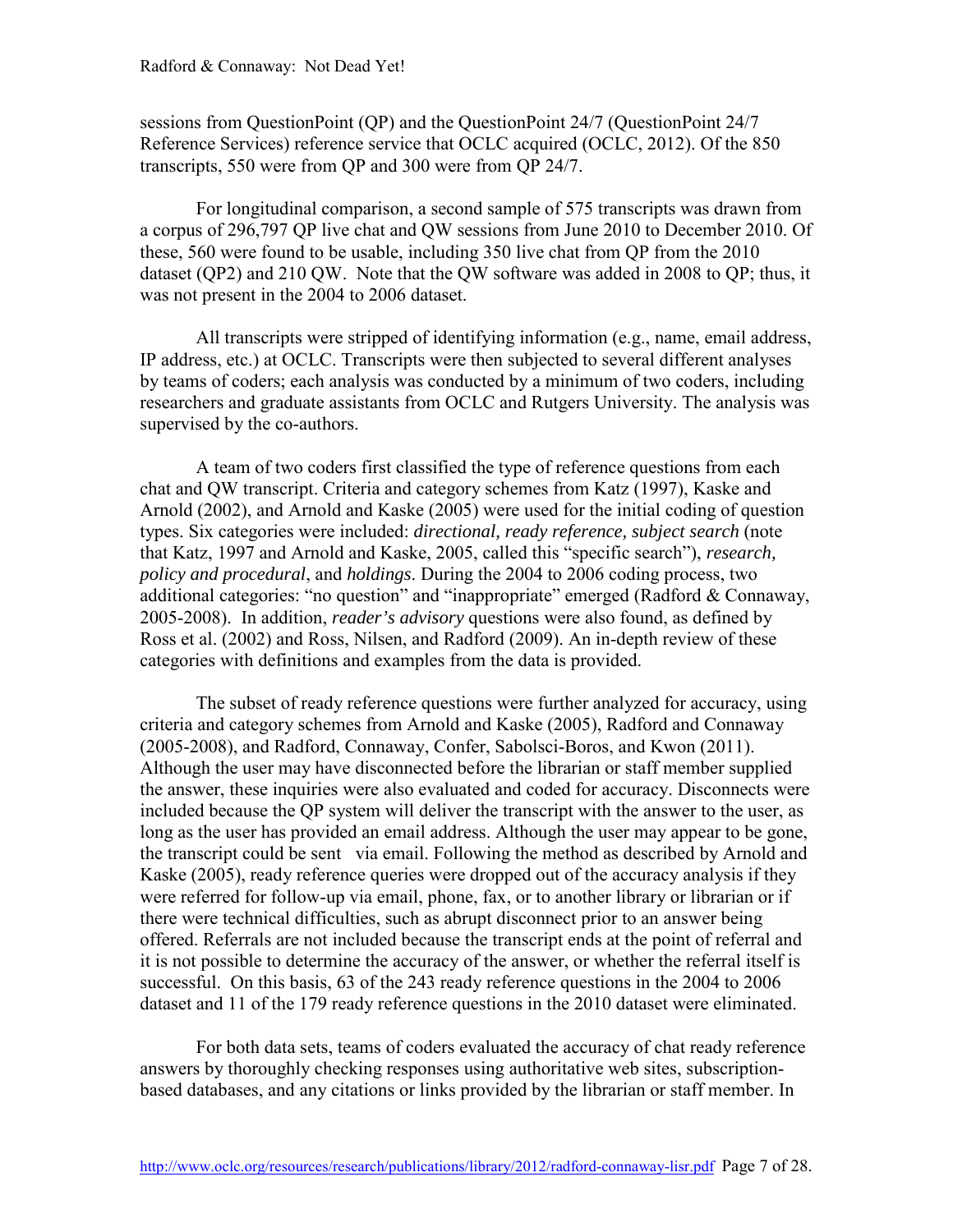cases where links were incorrect or not provided, coders used the above tools to determine the correct response. In the 2004 to 2006 dataset, each question was analyzed by two coders from a team of four. In the 2010 sample, two coders judged each answer. For both samples, coders placed each answer into only one of the following categories:

- 1. Correct with citation
- 2. Correct without citation
- 3. Correct without citation, no citation needed
- 4. Incorrect with citation
- 5. Incorrect without citation
- 6. Incorrect (without specific information requested, with only general/ related resource)
- 7. Other

Categories one through five are consistent with Arnold and Kaske's (2005) taxonomy. To be considered correct and coded into categories one to three, the answer must have been accurate and complete. Further, correct responses must provide information that answers the specific question rather than gives general information about the topic. In cases where users refined their questions through the course of the interaction, a series of questions and references may need to be considered. If one of several links provided the correct answer, the answer was considered correct.

The *Seeking Synchronicity* (Radford & Connaway, 2005-2008; Radford et al., 2011) coders created category six for answers that were incorrect because they provided general information and/or a citation(s) that did not answer the specific question. Category seven was created to identify complete ready reference interactions that did not fit into other categories (Radford & Connaway, 2005-2008; Radford et al., 2011). See Table 1 for descriptions, explanatory notes, and examples for categories from the 2004 to 2006 (QP1, QP 24/7), 2010 live chat QP2 and QW data sets. Quotations from transcripts are verbatim; spelling and grammatical mistakes have not been corrected.

| <b>Accuracy</b><br>Category        | <b>Description with</b><br><b>Citation</b>                                                                            | <b>Explanatory Notes</b>                                                               | <b>Examples</b>                                                                                                                                                                                                                      |
|------------------------------------|-----------------------------------------------------------------------------------------------------------------------|----------------------------------------------------------------------------------------|--------------------------------------------------------------------------------------------------------------------------------------------------------------------------------------------------------------------------------------|
| 1. Correct with<br><b>Citation</b> | Question is<br>answered<br>completely and<br>accurately with<br>appropriate<br>reference<br>(Arnold & Kaske,<br>2005) | The answer can be<br>complete, accurate<br>and cited even<br>when the answer is<br>no. | User (U): "can you please send me<br>song lyrics for Under pressure by my<br>chemical romance?"<br>Librarian (L) sent lyrics along with link<br>http://www.plyrics.com/lyrics/mychemic<br>alromance/underpressure.html (QP1-<br>001) |

# **Table 1: Accuracy Category Descriptions with Transcript Examples**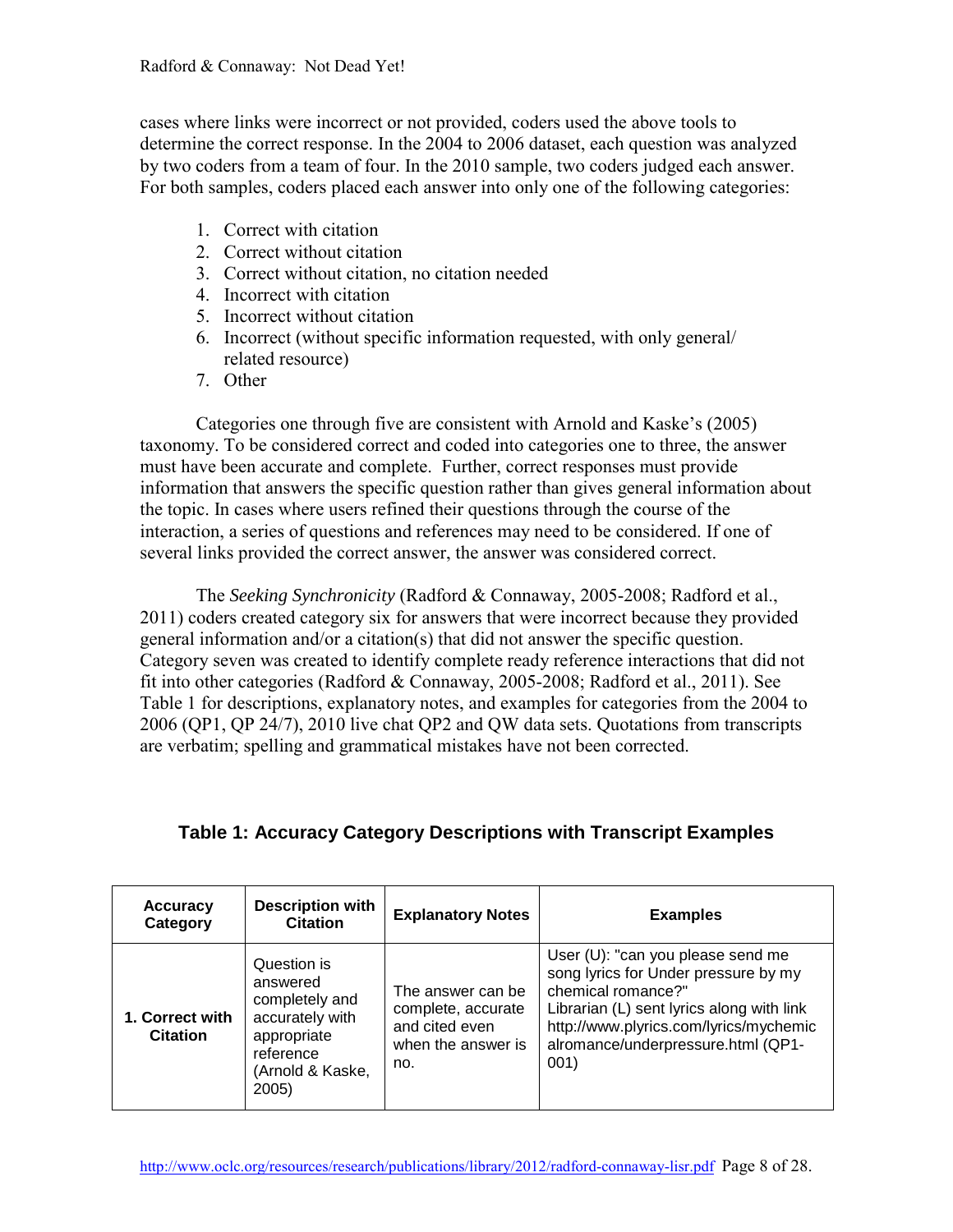| 2. Correct<br>without<br><b>Citation</b>           | Question is<br>answered<br>completely and<br>accurately<br>without<br>appropriate<br>reference<br>(Arnold & Kaske,<br>2005)                       | A citation would<br>have been<br>appropriate but<br>would not have<br>changed the<br>accuracy of the<br>response. | U: "What is the definition of<br>alliumphobia?"<br>L: "Fear of gralic [garlic]" (QP1- 038)                                                                                                                                                                                                                                                                                                                                                                                                                                                                                              |
|----------------------------------------------------|---------------------------------------------------------------------------------------------------------------------------------------------------|-------------------------------------------------------------------------------------------------------------------|-----------------------------------------------------------------------------------------------------------------------------------------------------------------------------------------------------------------------------------------------------------------------------------------------------------------------------------------------------------------------------------------------------------------------------------------------------------------------------------------------------------------------------------------------------------------------------------------|
| 3. Correct, no<br><b>Citation</b><br><b>Needed</b> | Question is<br>answered<br>completely and<br>accurately<br>without<br>appropriate<br>reference and<br>none is needed<br>(Arnold & Kaske,<br>2005) | Answers are so<br>obvious or well-<br>known no citations<br>are needed.                                           | U: "how do ypu say test plurally. Is tests<br>acceptable?"<br>L: "Yes, tests is the correct form of the<br>plural" (QP 24/7-191)<br>--------<br>U: Hi. I'm looking for the disc about a rat<br>that becomes a celebrated French chef.<br>It"s all computer animation, of course.<br>Could you help me with the name of this<br>film so I can look up its availability?<br>L: Answer: Ratatouille. No citation<br>needed because it's in popular culture,<br>general knowledge. Ratatouille (2007)<br>Disney film. See http:<br>disney.go.com/disneypictures/ratatouille<br>$/$ (QW-030) |
| 4. Incorrect<br>with Citations                     | Question is<br>answered<br>incompletely or<br>inaccurately with<br>appropriate<br>reference<br>(Arnold & Kaske,<br>2005)                          | The question was<br>not answered, but<br>the user could find<br>the answer from<br>the site provided.             | U: "How far is it from Maryland to the<br>North Pole?"<br>L provided the North Pole website and<br>general location information (QP1-14)                                                                                                                                                                                                                                                                                                                                                                                                                                                |
| 5. Incorrect<br>without<br><b>Citations</b>        | Question is<br>answered<br>incompletely or<br>inaccurately<br>without<br>appropriate<br>reference<br>(Arnold & Kaske,<br>2005)                    | Further research<br>finds that answer<br>was wrong and no<br>citations were<br>provided.                          | U: "How do I know when a journal is<br>peer reviewed or are all journals peer<br>reviewed?"<br>L: "When instructors say 'peer<br>reviewed' they usually mean simply<br>scholarly journals. 'Peer reviewed'<br>journals are a small subset of scholarly<br>journals"<br>(QP 24/7-225)                                                                                                                                                                                                                                                                                                    |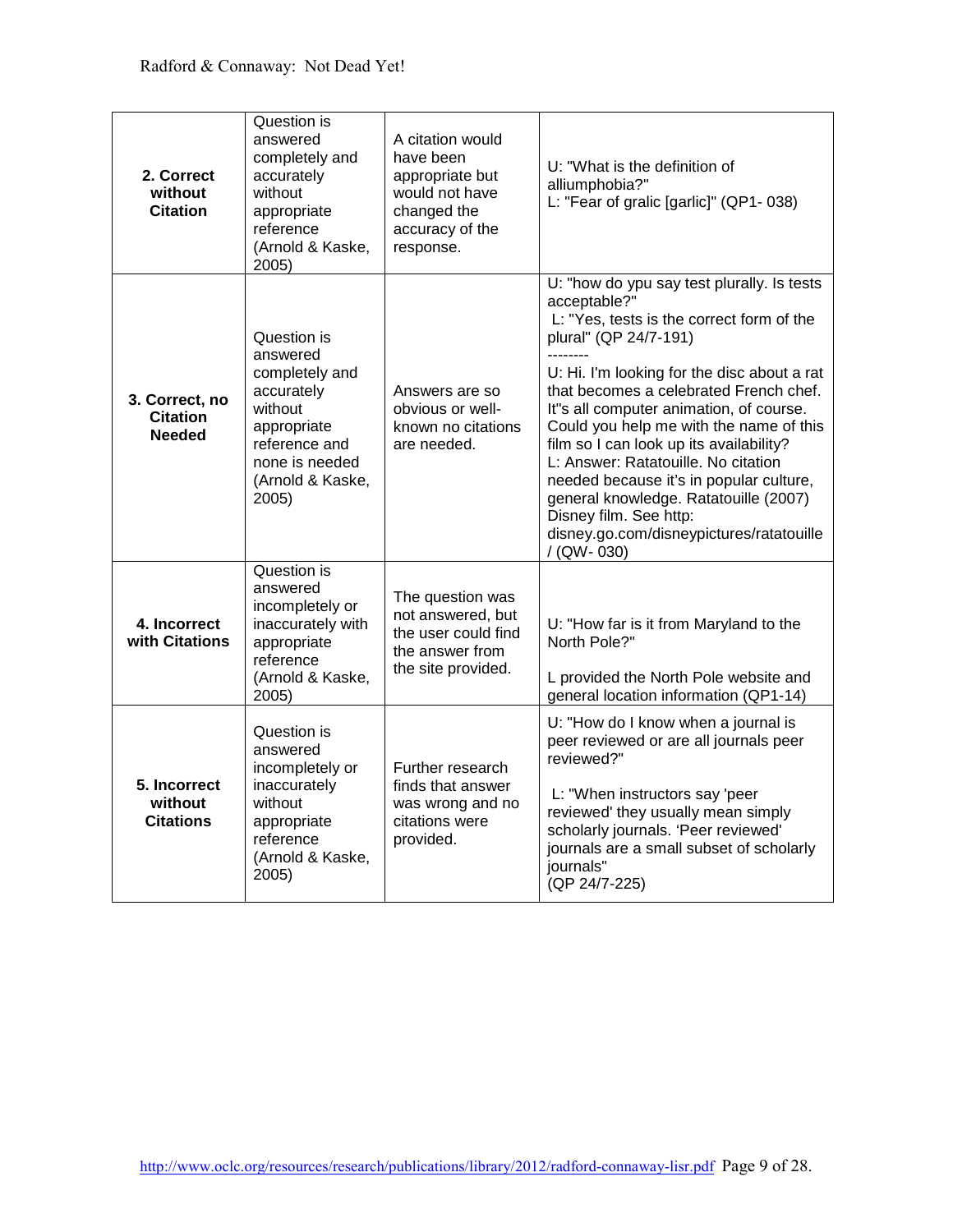| 6. Incorrect<br>(without<br>specific<br>information<br>requested, with<br>only general/<br>related<br>resource) | Question is<br>answered<br>incompletely or<br>inaccurately with<br>reference that is<br>related to inquiry<br>but does not<br>address specific<br>question<br>(new category) | General answer to<br>the inquiry without<br>responding to<br>specific information<br>request but cites<br>provide general<br>information on the<br>topic.                                                                                                                                        | U: "Where is the great wall of china on a<br>map with longitude, lattitude with near<br>by cities on scale?"<br>L: pushed this link<br>(http://www.travelchinaguide.com/china<br>great_wall/) which is about the Great<br>Wall but has no map or information<br>about longitude, latitude or nearby<br>cities. (QP 24/7-261)                                                                               |
|-----------------------------------------------------------------------------------------------------------------|------------------------------------------------------------------------------------------------------------------------------------------------------------------------------|--------------------------------------------------------------------------------------------------------------------------------------------------------------------------------------------------------------------------------------------------------------------------------------------------|------------------------------------------------------------------------------------------------------------------------------------------------------------------------------------------------------------------------------------------------------------------------------------------------------------------------------------------------------------------------------------------------------------|
| 7. Other                                                                                                        | Miscellaneous<br>(new category)                                                                                                                                              | A variety of<br>circumstances,<br>including librarian<br>unable to find<br>answer and users<br>finding information<br>themselves. Does<br>not include<br>responses that<br>were terminated<br>without an answer<br>due to technical<br>problems or<br>inquiries that were<br>referred elsewhere. | U: "What is the number to financial aid"<br>L: "Okay. Let me see if I can find the<br>number for you. Please hold on."<br>U: "thanks sorry found it" (QP 24/7-100)<br>U: who is selena? (Then signs off.)<br>(QP2-199)<br>U asks for information about an animal?<br>then answers the librarian's follow up<br>question what animal?? with ?a short<br>tail weasel?. Then the user signs off.<br>(QW-003). |

## **5. VRS question types**

Two teams of two coders sorted question sets from both 2004 to 2006 and 2010 into the following nine categories derived from Arnold and Kaske (2005), Radford and Connaway (2005-2008), and Ross et al. (2009):

- Subject search
- Ready reference
- Procedural
- No question
- Holdings
- Research
- Inappropriate
- Directional
- Reader's advisory

In Table 2, each category is attributed to the researcher's work that was used to derive the categories, as well as supplies verbatim examples from the 2004 to 2006 (QP1) transcripts and the 2010 (QP2 and QW) data sets for comparison. These are presented in the order of frequency from the 2004 to 2006 sample.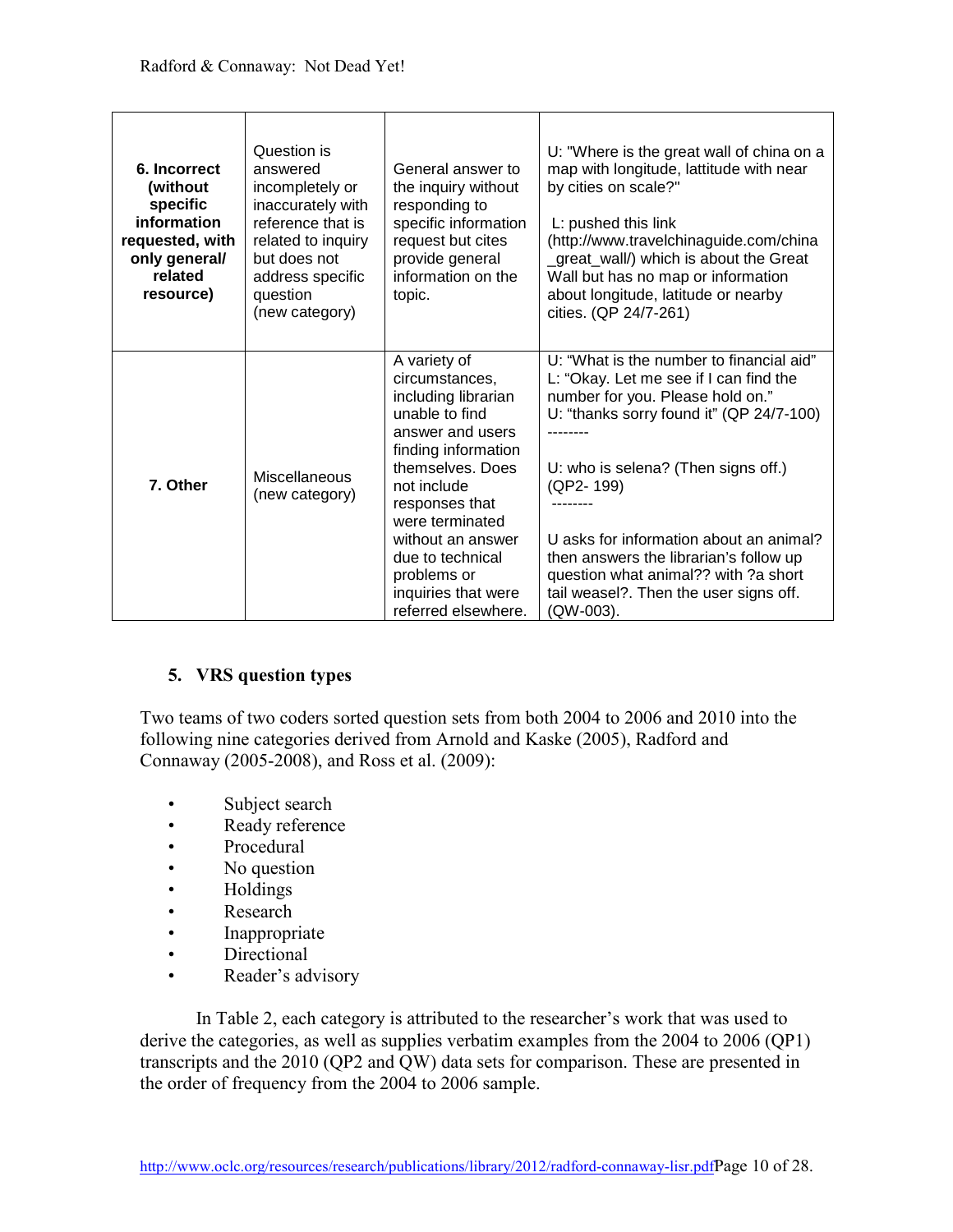| <b>Type of Query</b>         | <b>Definition and Attribution</b>                                                                                                                                                                                                                        | <b>Verbatim Examples</b>                                                                                                                                                                                                                                                                                  |
|------------------------------|----------------------------------------------------------------------------------------------------------------------------------------------------------------------------------------------------------------------------------------------------------|-----------------------------------------------------------------------------------------------------------------------------------------------------------------------------------------------------------------------------------------------------------------------------------------------------------|
| 1. Subject<br><b>Search</b>  | Focuses on a topic, called "specific<br>search," defined by Arnold and Kaske<br>(2005) as a question whose answer:<br>"Almost always takes the form of giving<br>the user a document, for example, a list<br>of citations, a book, or a report" (p.179). | "Can you help me find poems by<br>Maya Angelou and criticism on<br>them?" (QP1 230)<br>"Where can i find information about<br>ADHD?" (QP2 005)<br>"How was the labeling theory<br>important in deinstitutionalization?"<br>(QW 023)                                                                       |
| 2. Ready<br><b>Reference</b> | "The typical ready-reference or data<br>queries that require only a single, usually<br>uncomplicated, straightforward<br>answerWho? What? When? Why?<br>Where?" (Arnold & Kaske, 2005, p. 179).                                                          | "Who was Bentonville, NC named<br>after?" (QP2 147)<br>"How do i cite a political talk show in<br>MLA format?" (QP2 013)<br>"who won the world cup game<br>between south africa and france?"<br>(QW 024)                                                                                                  |
| 3. Procedural                | "Questions pertaining to the policies or<br>procedures within the library system"<br>(Arnold & Kaske, 2005, p.180).                                                                                                                                      | "Can I get summer long term<br>renewals online? How?" (QP1 004)<br>"need access logon info to lexis from<br>scool library website" (QP2 027)<br>"what is the max for checkout on blu<br>ray dvids?" (QW 033)                                                                                              |
| 4. No Question               | VRS systems test, practice sessions,<br>and any interaction with no discernible<br>reference question (new).                                                                                                                                             | N/A                                                                                                                                                                                                                                                                                                       |
| 5. Holdings                  | "Questions about specific holdings of a<br>library in print or digital form" (Arnold &<br>Kaske, 2005, p.180).                                                                                                                                           | "Do you have any books on Paris<br>Hilton? (doing a project on her)"<br>(QP1 195)<br>"I was wondering if you have<br>textbooks to rent for an hour or 2?"<br>(QP2 172)<br>"hi there; i was wondering if you guys<br>have Moby Dick in stock?" (QW 014)                                                    |
| 6. Research                  | "involve trial-and-error searching or<br>browsing [and] are usually identified as<br>coming from an adult specialist who is<br>seeking detailed information to assist in<br>specific work" (Arnold & Kaske, 2005,<br>p.180).                             | "Hi, I am trying to find out information<br>on how the Learn Direct initiative<br>was started, the criteria that was set<br>and if local government had to be<br>involved in the first stage." (QP1<br>155)<br>"Looking for information on national<br>traffic survey and incident reports."<br>(QP2 169) |

## **Table 2: Type of Query, Definitions with Attribution, and Verbatim Examples**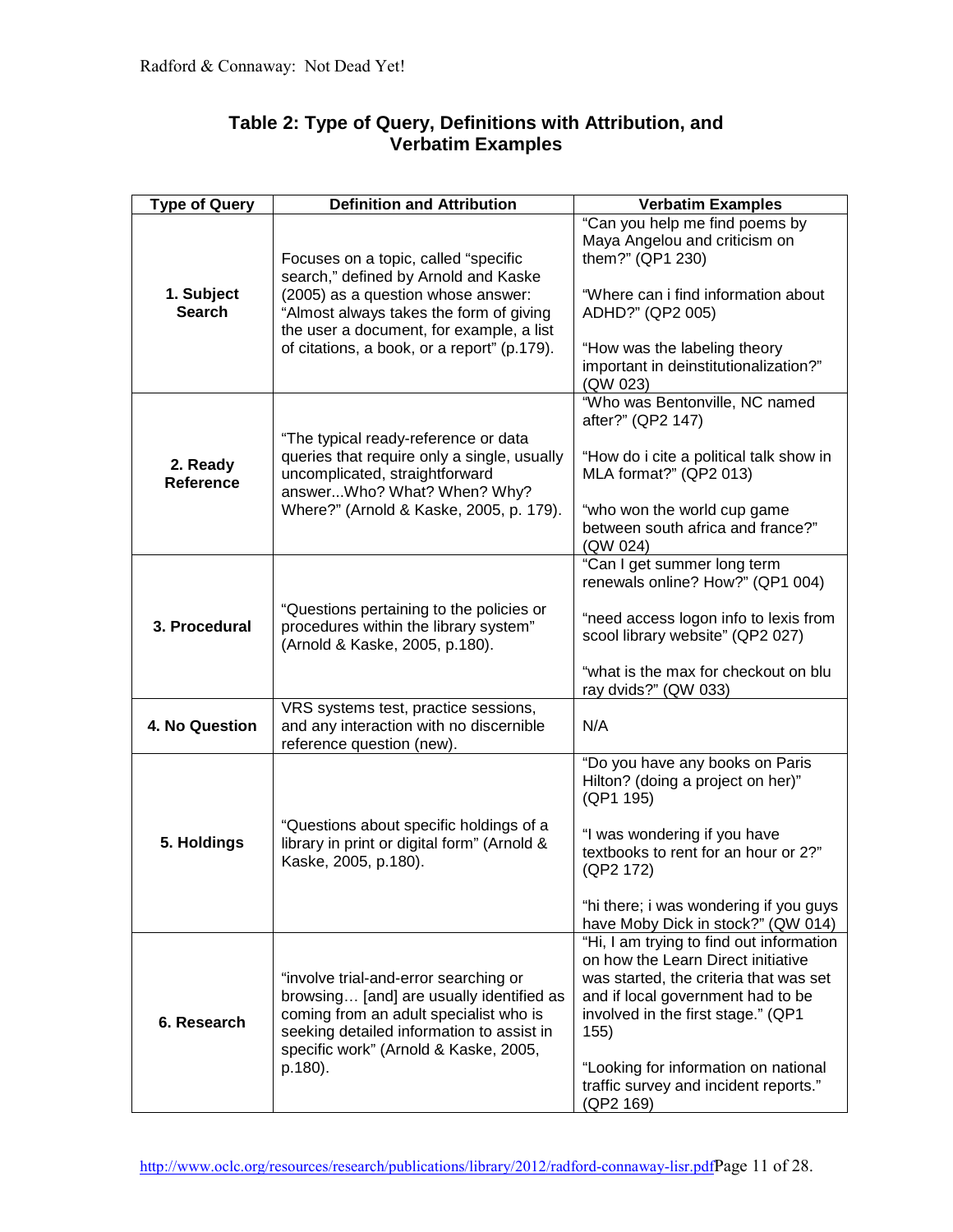|                                |                                                                                                                                                  | "Hi I'm looking for studies similar to<br>one I've already found. How do I go<br>about this?" (QW 013)                                                                                                                                                                                                                                                                                                |
|--------------------------------|--------------------------------------------------------------------------------------------------------------------------------------------------|-------------------------------------------------------------------------------------------------------------------------------------------------------------------------------------------------------------------------------------------------------------------------------------------------------------------------------------------------------------------------------------------------------|
| 7. Inappropriate               | Questions which are not appropriate for<br>a reference service including personal<br>questions and advice-seeking (new).                         | "How do I have sex?" (QP1 159)<br>"WAT DOES it mean when a guy<br>said he like me more as a friend<br>doesnt it mean like a gf?" (QP2 153)<br>"Are (send) You (send) Typing (send)<br>War (send) and Peace (send)" (QW<br>020)                                                                                                                                                                        |
| 8. Directional                 | "The general information or directional<br>question is of the information booth<br>variety" (Arnold & Kaske, 2005, p.179).                       | "Where is the 67th street library? Is it<br>on the west or east side?" (QP1 387)<br>"what is the URL for the summer"<br>reading program for teens?" (QP2<br>032)<br>"I heard that you have adapted book<br>kits for ESL speakers. Where can I<br>find these online?" (QW 008)                                                                                                                         |
| 9. Reader's<br><b>Advisory</b> | "Focused on helping readers find<br>materials they want to read, listen to, or<br>view for pleasure" (Ross, Nilsen, &<br>Radford, 2009, p. 235). | "Hello I am looking for<br>recommendations for the author<br>jonathan kellerman." (QP1 218)<br>"I was wondering if u would happen<br>to know any good fantasy books"<br>(QP2 050)<br>"Hi, my 7 year old son is looking for a<br>copy of the Hobbit suitable for<br>children, but we can't seem to find<br>anything in the library catalogue.<br>Can you please offer any advice?<br>Thanks." (QW 120) |

After the team of two coders completed analysis and coding for query types, they compared results to determine inter-coder reliability (ICR) scores. Initially, there was 65% ICR agreement. After discussion, frequent meetings were needed with coding partners to ensure consistency and clarity with the research teams. Most areas of disagreement were due to lack of clarity about the definitions of type, as some questions were difficult to assign types. For example, each of the verbatim questions could belong to two different types; it was necessary to look at the question in context to determine type.

• "I heard that you have adapted book kits for ESL speakers. Where can I find these online? is there a section on the website specific to esl lerners?" [Resolved as a directional query]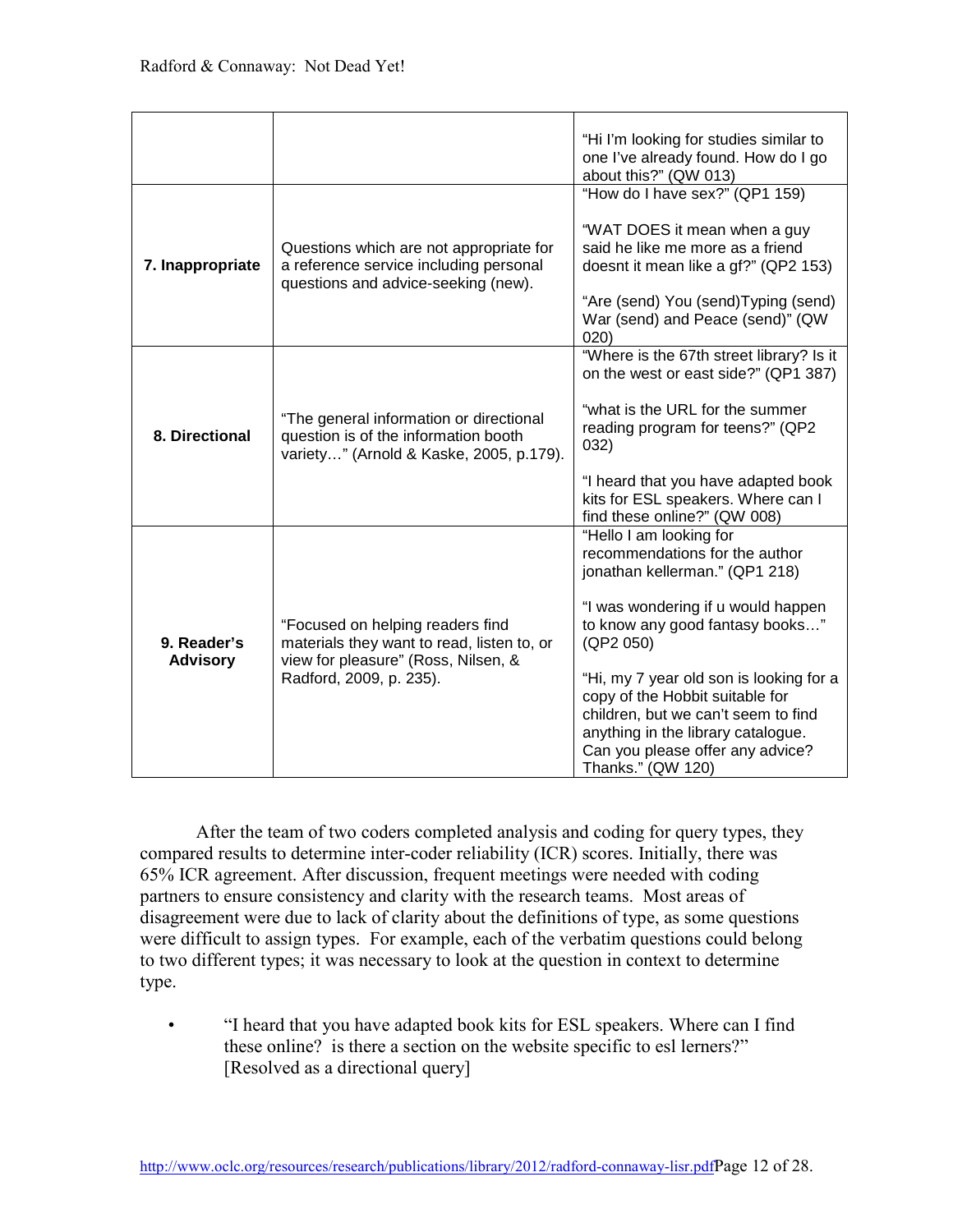• "Hi, how was the labeling theory important in deinstitutionalization?" [Resolved as a subject search]

Coders worked to understand the differences through discussion and investigation of the transcript context; coders and researchers were able to resolve most of these issues for a final agreement of 98%.

## **6. Results**

 As seen in Figure 1, coders identified 915 questions from the 850 usable transcripts for the 2004 to 2006 dataset. Some transcripts had more than one distinctly different query, such as questions focusing on uniquely different topics as opposed to follow-up questions on the same topic.



# **Figure 1: Query Type: 2004-2006 (850 Transcripts, n=915 Queries)**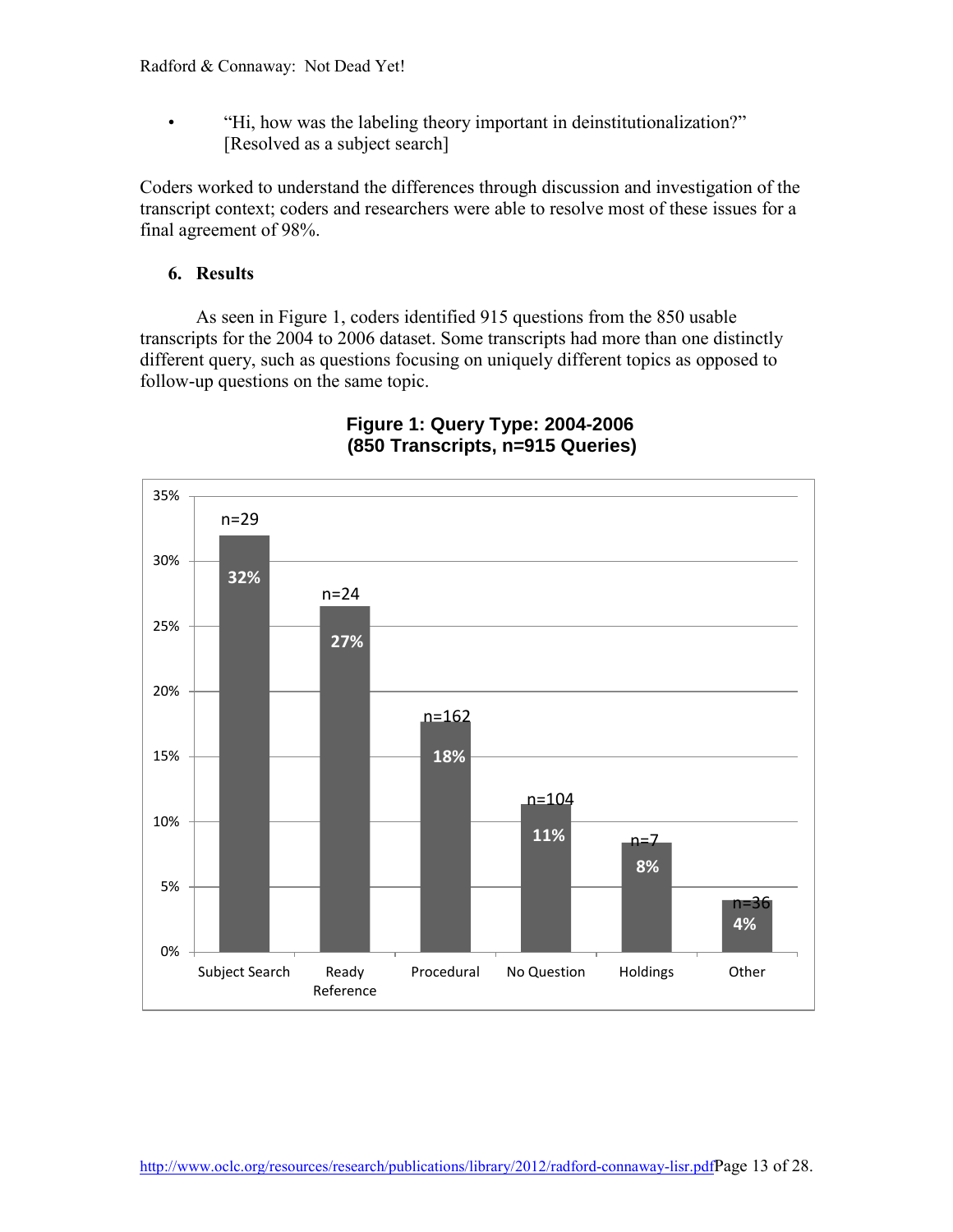Figure 1 (for the 2004 to 2006 dataset) shows that the largest number and percentage of the 9[1](#page-13-0)5 questions (293, 32  $\frac{1}{2}$ ) were determined to be subject searches. Ready reference questions were the next most frequent with 243 (27%), followed by procedural (162, 18%), no question (104, 11%), and holdings (77, 8%). Lower numbers and percentages are found for research (23, 3%), inappropriate (10, 1%), directional (2,  $\leq$ 1%), and reader's advisory (1,  $\leq$ 1%) and, as such, are grouped as "other."

Figure 2, which includes the 2010 data set, shows coders identified 575 questions from the 560 usable transcripts. Some transcripts had more than one distinctly different query, such as the 2004 to 2006 dataset).



## **Figure 2: Query Type: 2010 (560 Transcripts, n=575 Queries)**

<span id="page-13-0"></span> $<sup>1</sup>$  All percentages for results are rounded to the nearest whole.</sup>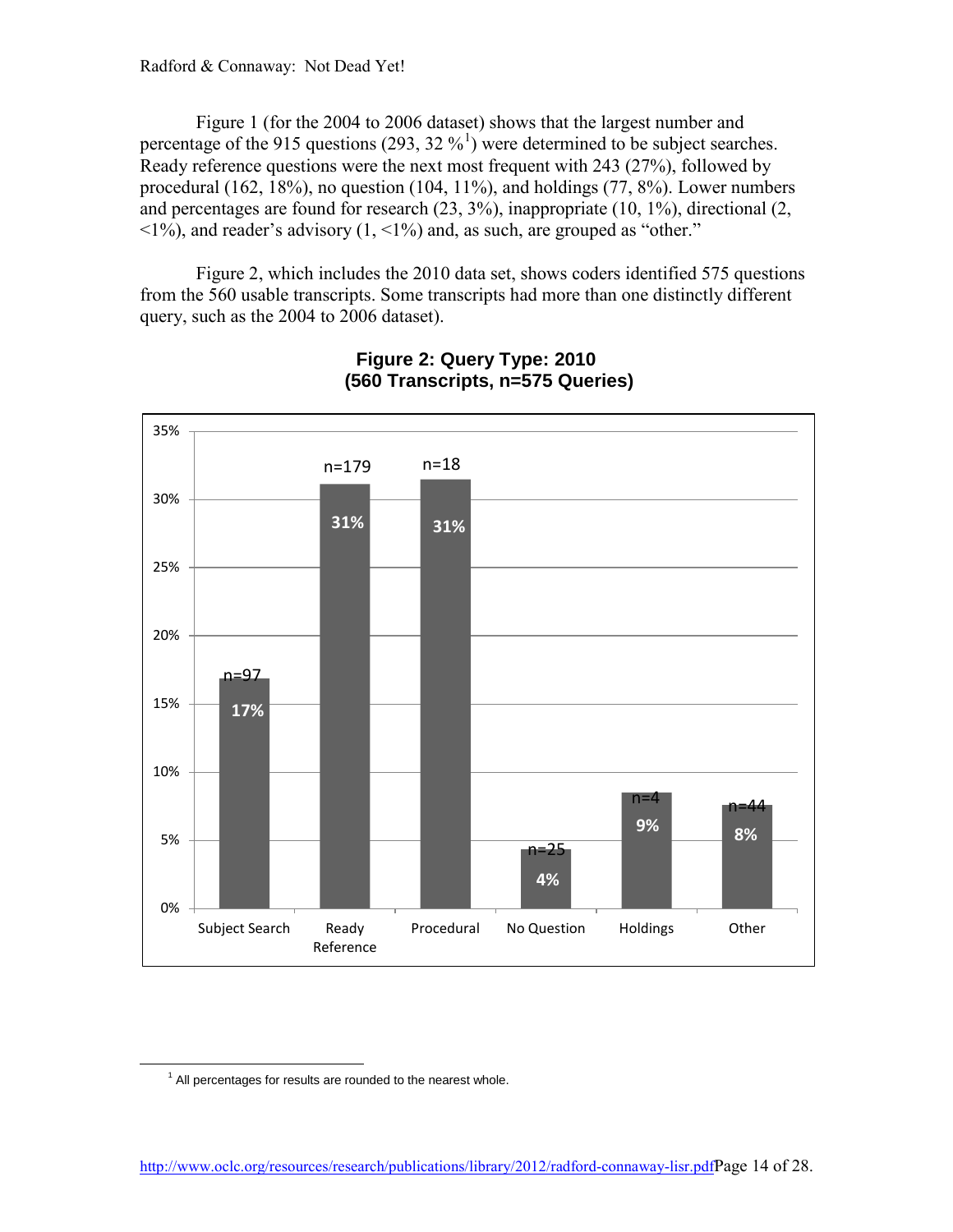Figure 2 also illustrates (for the 2010 dataset) that the largest number and percentage of the 575 questions were determined to be in two categories: procedural (181, 31%) and ready reference (179, 31%). The next most frequent were subject searches (97, 17%), holdings (49, 9%), and no question (25, 4%). Lower numbers and percentages were found for research (19, 3%), directional (15, 3%), reader's advisory (6, 1%), and inappropriate  $(4, \leq 1\%)$ , and, as such, are grouped as "other."



**Figure 3: Query Type: 2004-2006 vs. 2010**

 Figure 3 compares percentages for top five question type categories for the 2004 to 2006 dataset to the 2010 dataset. A shift can be seen in the percentages for query types. In 2004 to 2006, subject searches were the most frequent type (293, 32%), followed by ready reference (243, 27%), and procedural (162, 18%). In 2010, procedural (181, 31%) and ready reference (179, 31%) were tied in percentages for most frequent type, followed by subject search (97, 17%). Subject searches for 2004 to 2006 (293, 32%) were approximately doubled in percentage compared to 2010 (97, 17%).

Percentages of ready reference queries remained relatively stable, with a slight rise when 2004 to 2006 (243, 27%) data are compared to 2010 data (179, 31%). There were higher numbers for no question in 2004 to  $2006$  (104, 11%) than in 2010 (25, 4%). Holdings remained relatively stable when 2004 to 2006 (77, 8%) data were compared to that of 2010 (49, 9%). Smaller numbers were found for the categories of: inappropriate in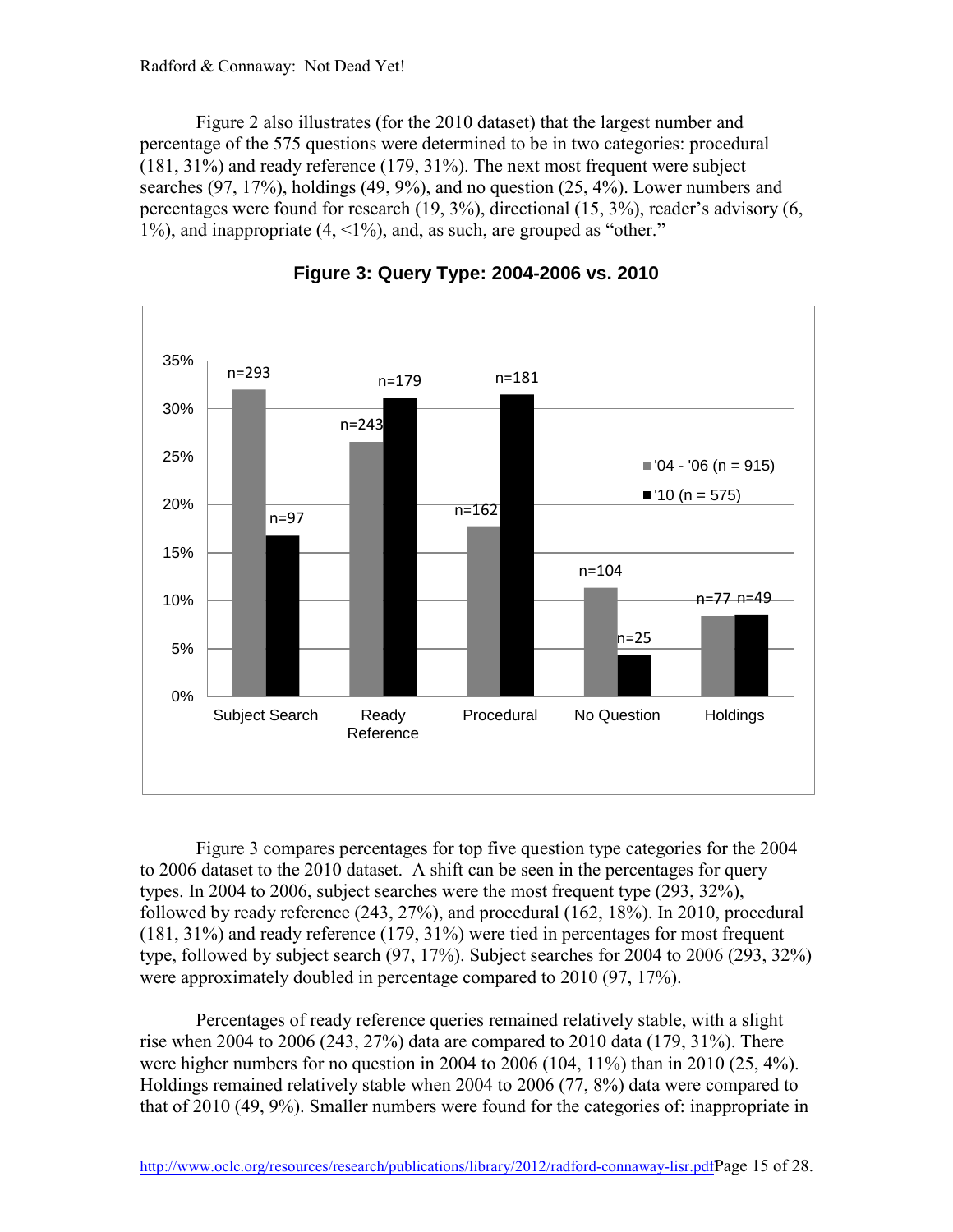2004 to 2006 (10, 1%) compared to 2010 (4, 1%), directional in 2004 to 2006 (2, <1%), compared to in 2010 (15, 3%), and reader's advisory in 2004 to 2006 (1,  $\leq$ 1%) versus 2010 (6, 1%).



**Figure 4: Query Type 2010 –Live Chat (QP2) vs. Qwidget (QW)**

 Figure 4 illustrates the total numbers of question types for 2010 and compares proportions of live chat queries (QP2, 357) to the QW questions (207). When the total number of ready reference questions (179) is analyzed, a lower number of these questions is in live chat QP2 (118, 21%) when compared to QW data (50, 24%). Also, the largest percentage of questions in QP2 are ready reference queries (118, 21%) followed by procedural (99, 17%). Yet, in QW, these categories reverse in frequency with the largest percentage in procedural questions (82, 39%) followed by ready reference (50, 24%). Subject search questions are slightly reduced, in percentage of frequency for QW (23, 11%) when compared to live chat QP2 (74, 13%). Percentages for holdings questions  $QP2$  (25, 4%) compared to QW (24, 11%) and incidence of no question for QP2 (11, 2%) compared to QW (14, 7%) were slightly lower for live chat.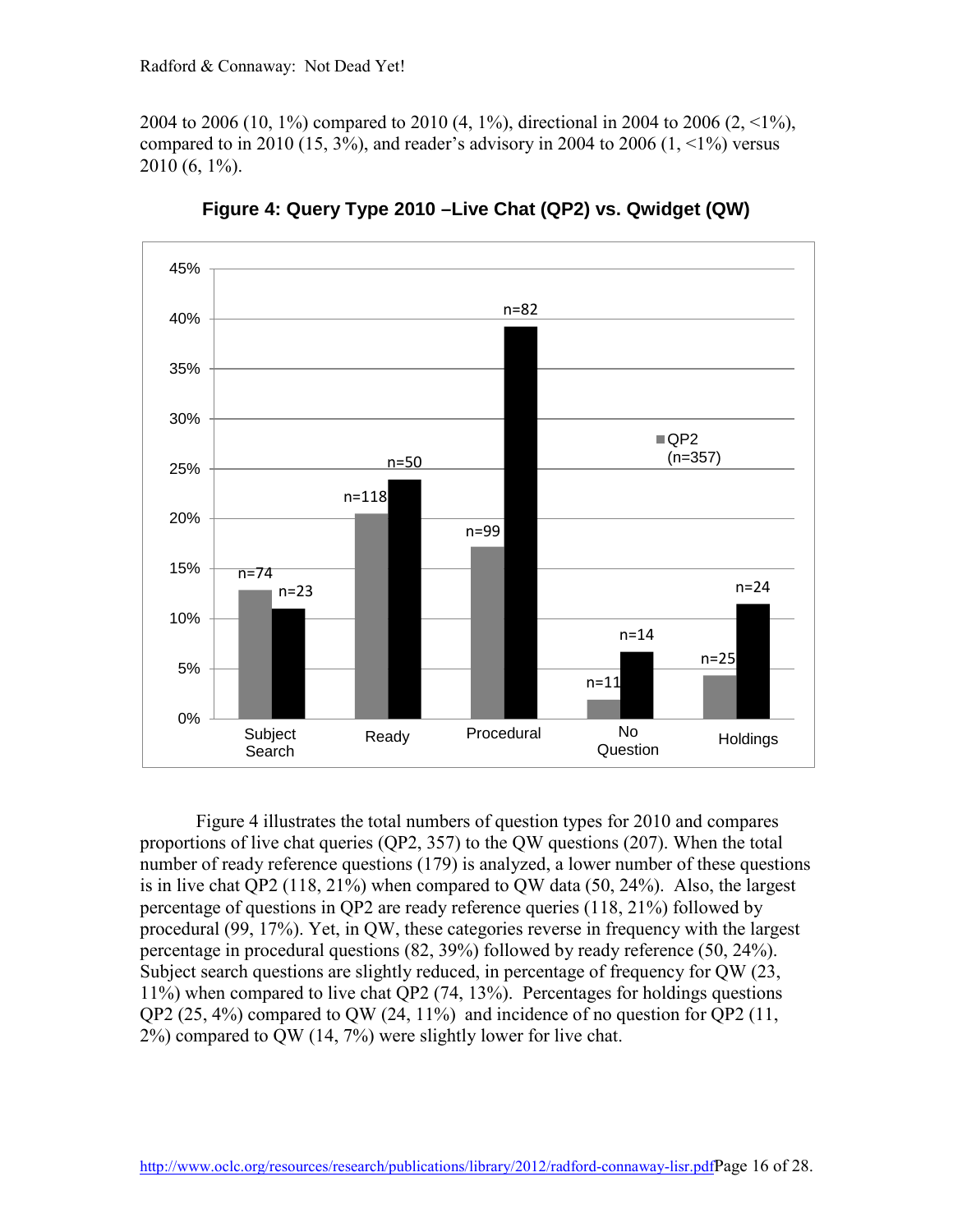



 As stated above, ready reference queries were excluded from the accuracy analysis if they were referred for follow-up to another library or librarian or had technical difficulties; therefore, 63 of 243 ready reference questions in 2004 to 2006, and 11 of 179 ready reference questions in 2010 were eliminated. Accuracy for the subset of ready reference questions for 2004to 2006 (180) and 2010 (168) was verified. There were 141 correct answers (78%) in 2004 to 2006. In 2010, there were 151 correct answers (90%), as Figure 5 illustrates. In 2004 to 2006, there were 36 incorrect answers (20%); in 2010, there were 7 incorrect answers (4%). Questions coded as "other," experienced a small increase from three answers (2%) in 2004 to 2006, compared to 10 answers (6%) in 2010.

 Figure 6 shows percentages of correct answers with citations, no citations, and instances where no citation was necessary. Increasing accuracy is demonstrated from the 2004 to 2006 sample to the 2010 sample. Correct with citation decreased from 89% (125 of 141 correct answers) in 2004 to 2006 to 75% (114 of 151 correct answers) in 2010. Correct without citation improved from 6% in 2004 to 2006 (9 of 141 correct answers) to 14% in 2010 (21 of 151 correct answers). Correct no citation needed improved from 5% (7 of 141 correct answers) in 2004 to 2006 to 11% (16 of 151 correct answers) in 2010.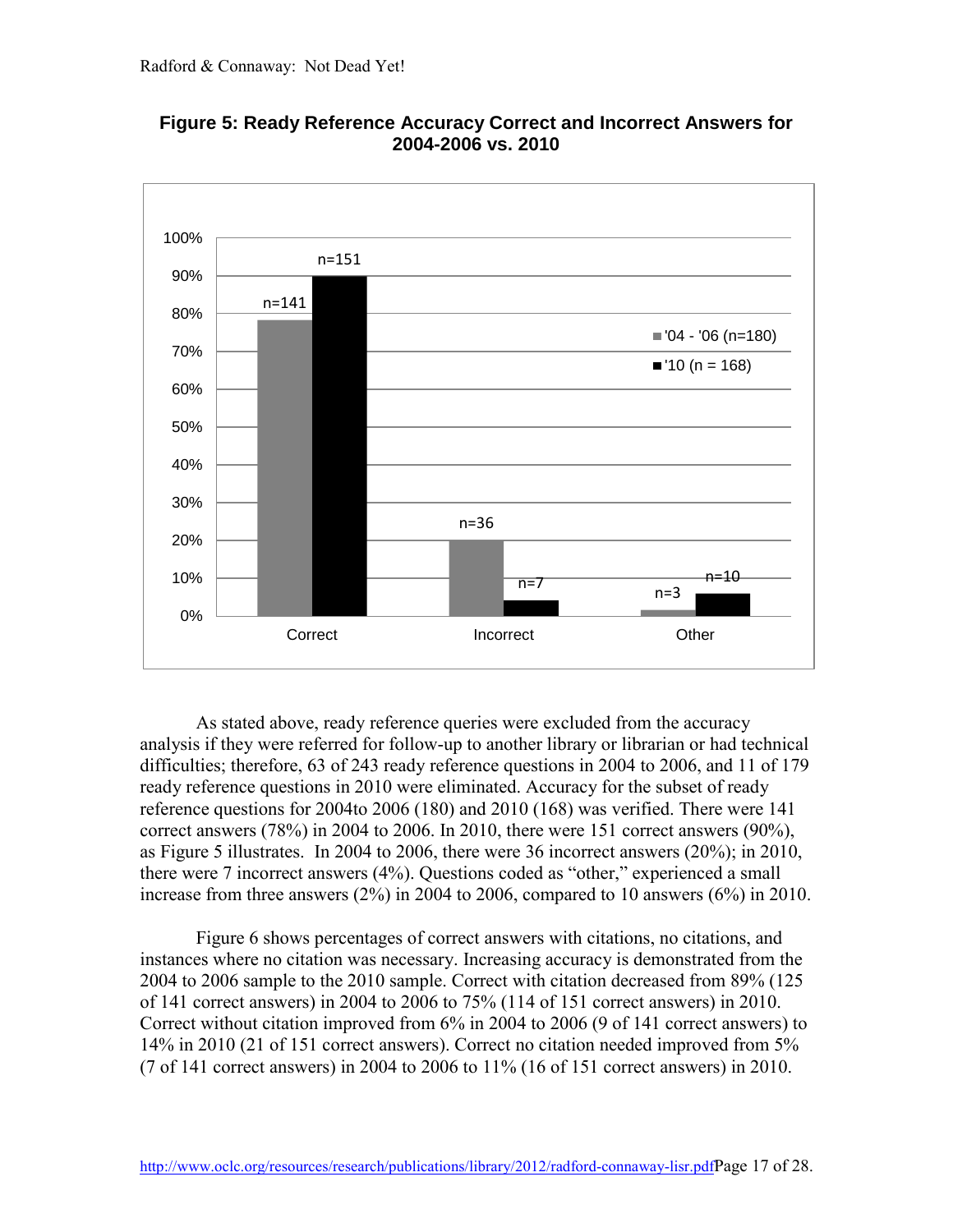

**Figure 6: Ready Reference Accuracy Correct Answers and Citations for 2004-2006 vs. 2010**

After the team of two coders completed accuracy analysis for ready reference queries, they compared results to determine ICR scores. Initially, there was 66% ICR agreement. After discussion, it was found that most areas of disagreement were due to lack of clarity about the difference between correct with citation, correct without citation, and correct with no citation needed, as well as for how to code multiple questions in one transcript. Coders found that searching for verification of accuracy in VR is timeconsuming and takes sophisticated searching skills. Since the queries were anonymous and text-based, no users were available to ask if clarification was needed. For example, the following verbatim question from 2010, although coded as ready reference, was difficult to verify:

• "Identify three most severe recessions of the 20th century? . .Because I think I may have found the answer but I don't think know if its right. . . . Please tell me if they are right ... I don't know you tell me because the teacher said three most severe recessions of the 20th century in the US."

Coders worked to resolve the differences by receiving clearer statements of category definitions and by resolving disagreements. Final agreement reached 98%. These ICR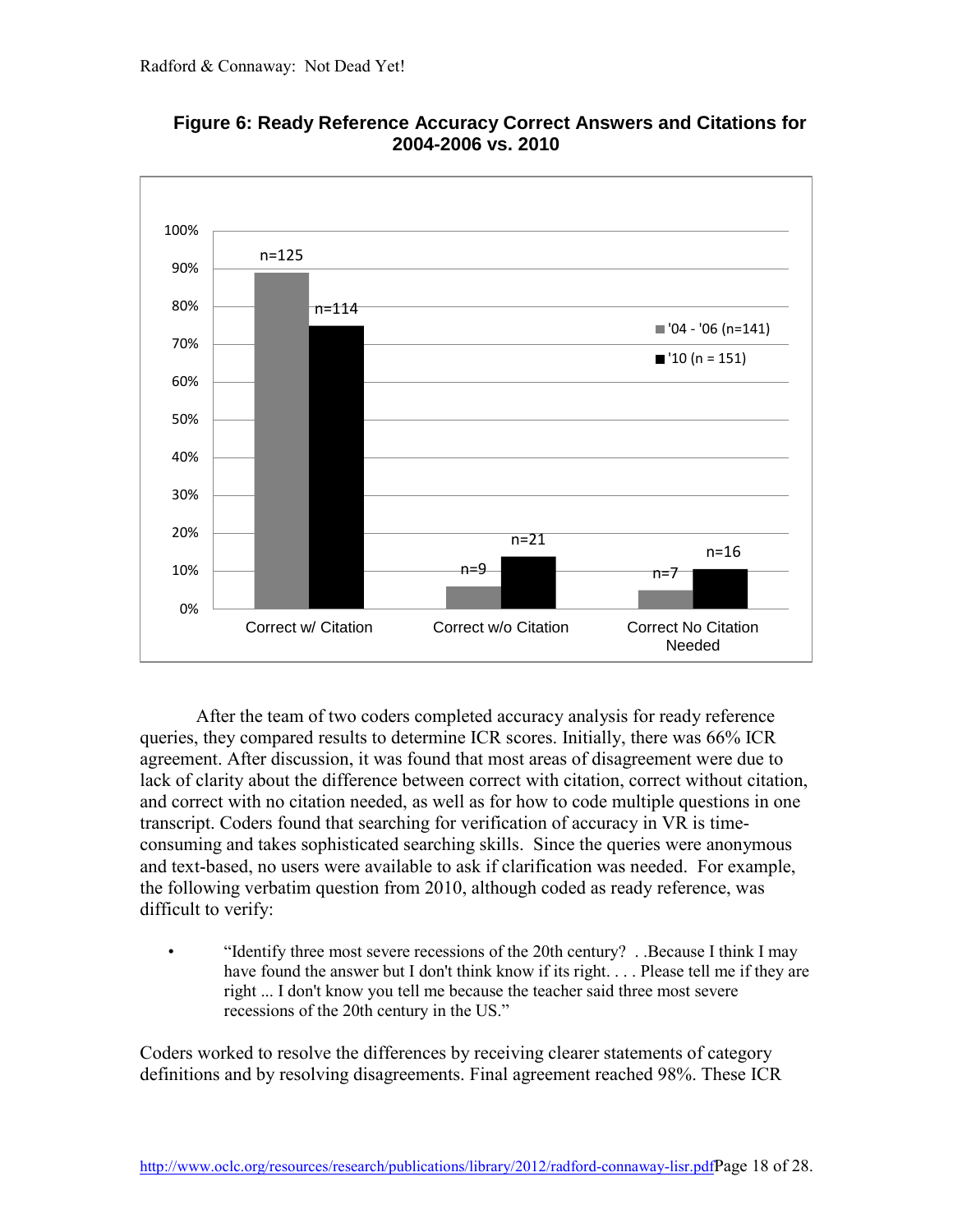scores are close to the ICR scores for agreement of query types (65% for initial agreement and 98% after discussion).

#### **7. Discussion**

#### *7.1 Query type*

 When analyzing the query type longitudinal data, the largest shift can be seen in subject searches; 2004 to 2006 (293, 32%) data were nearly halved in percentages from 2010 (97, 17%) (see Figure 3). In 2010, the shift away from subject search was toward more procedural questions, which rose to 31% (179) compared to 18% (162) in 2004 to 2006. One explanation for the result might be that users are savvier about using chat services. Users may have used other modes (e.g., FtF, or phone) for subject questions while using chat for the "simpler" ready reference and (more difficult, or more timeconsuming) procedural questions whose answers may or may not be found on library websites. Further support for this assumption can be seen in Figure 4, as procedural questions are much more prevalent in the IM-like QW service than in live chat, another indication that reference mode is influencing user choices. Rourke and Lupien (2010) report a similar finding in their comparison of live chat to IM at the University of Guelph. They found that more research-oriented questions were asked in chat. A greater number of policy, procedural, and directional questions were asked in the IM format. The pattern leads Rourke and Lupien to conclude that the two service modes were complimentary rather than redundant to users.

 Additionally, the decrease in the use of VRS may possibly be attributed to users becoming more adept at finding information for subject searches through use of search engines, sites, such as Wikipedia, or online finding aids, such as Springshare's LibGuides (Forbes & Brown, 2012). If there is a shift in the types of people using VRS, this may also be driving the total numbers of subject searches. Allen (1991) found that those with greater subject knowledge of the search topic (expert) conducted broader searches. On the contrary, those with lesser subject knowledge of the search topic (novice) conducted more specific searches. Younger users (novices) may be more likely to choose IM formats and more specific searches. Although the research reported here was not able to track users' ages, generational differences are worth future study.

The frequency and percentages of other query types remained relatively unchanged. One unexpected finding is the continued prevalence of ready reference queries.

#### *7.2 Ready reference: Alive and well in VRS*

Commenting about the future of ready reference, Janes (2003) states, "I think what we call ready reference—quick, factual answers to specific questions—will always be a part of librarianship, but a diminishing part, and, in the information world that looks to be emerging, it does not make a lot of sense to have that as a primary focus" (p. 24). Data analysis found evidence to the contrary, that percentages of ready reference queries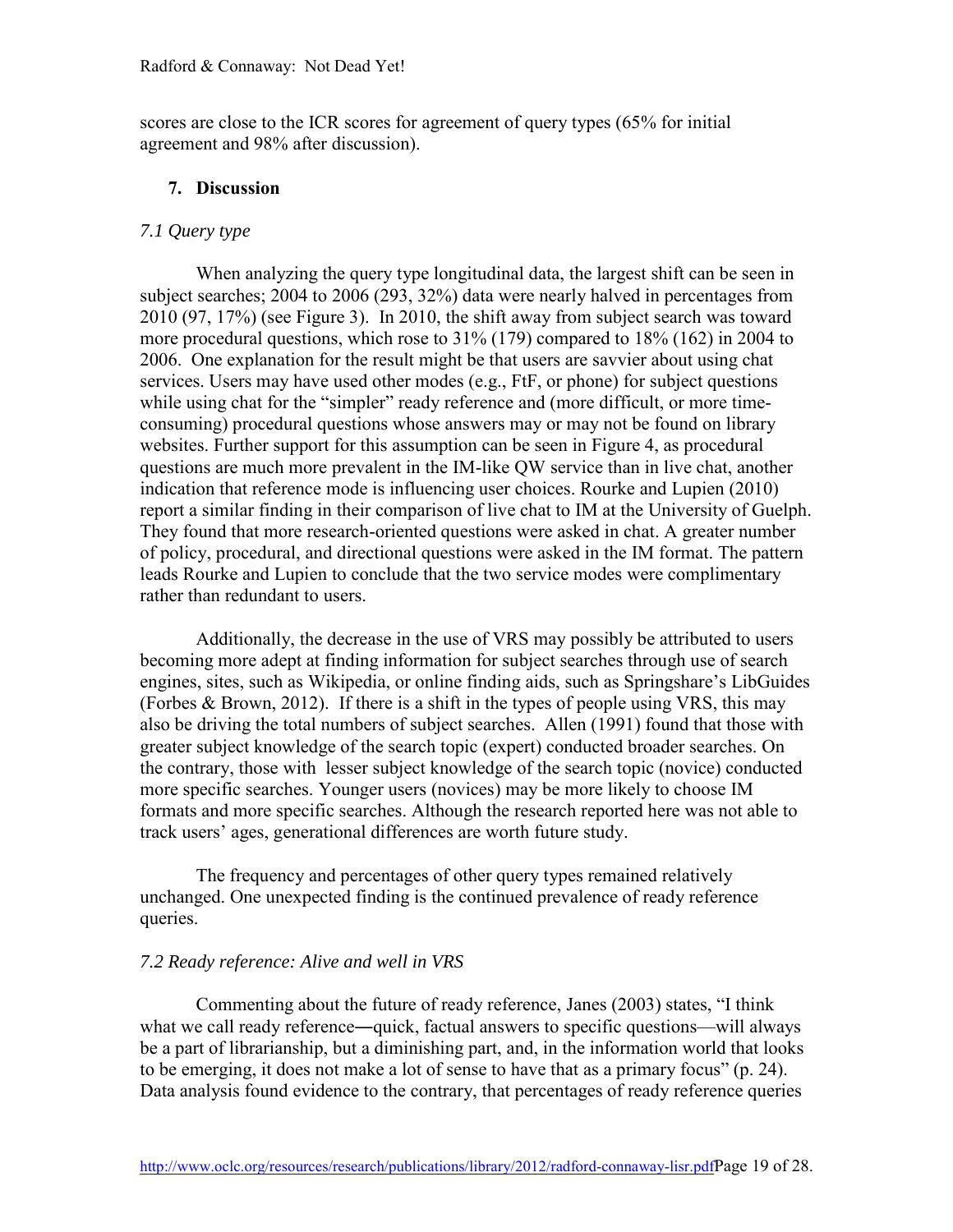are not diminishing, but have remained relatively stable, even increasing slightly by 4%, when 2004 to 2006 (243, 27%) data are compared to 2010 data (179, 31%). In another longitudinal study, Numminen and Vakkari (2009) tracked frequency of ready reference questions and also reported an increasing trend with ready reference questions rising 12% from 33% (calculated as 154 of 467 questions) in 1999 to 45% (calculated as 231 of 513 questions) in 2006 .

Although current perception suggests that individuals can find answers to their fact-based questions using browsers, search engines, including Google, or crowd-sourced social question and answer (SQA) services (like Yahoo! Answers), results indicate this may not be the case for all users. Some may be naïve searchers, unsure of their ability to find correct and authoritative information, or unfamiliar with, or unwilling to use, crowdsourced SQA. Another possibility is that users have been happy with previous VRS encounters and are confident that librarians provide accurate answers. When reference questions receive accurate and complete answers in a timely manner in the digital environment, the results suggest that VRS remain valuable (Connaway & Radford, 2011). Findings also suggest that VRS is a good forum for getting quality responses to ready reference questions, as accuracy is improving.

Chat and IM reference services can provide users with convenient, fast, professional responses to basic questions that inexperienced users seek help in answering. Searches that may be simple, quickly done, and uncomplicated for an educated librarian are not necessarily easy for users. Ready reference chat questions also offer a way to demonstrate the capabilities of the professional, who has in-depth knowledge of accurate and current resources along with query clarification acumen (see Radford et al., 2011).

#### *7.3 Ready reference accuracy and quality*

Ready reference accuracy has been found to increase over time in this longitudinal study of live chat reference from 78% in the 2004 to 2006 sample to 90% in the 2010 sample. As shown in Figure 5, the percentage of correct responses to ready reference questions in both 2004 to 2006 (141, 78%) and 2010 datasets (151, 90%) are considerably higher than the benchmark 55% for FtF reference transactions reported by Hernon and McClure (1987), noting that their method and analytic categories were quite different from this transcript analysis. As shown in Figure 6, when transcripts coded as correct and complete are examined closely, responses that additionally provide the user with citations (usually in the form of URLs) also exceed the 55% benchmark. Of 243 ready reference questions in the 2004 to 2006 data set, 125 questions received a correct and complete response with citations at a rate of 51%. Of 168 ready reference questions in the 2010 data set, 114 questions received a correct and complete response with citations, for a rate of 68%, which is an increase of 17%. Overall, both ready reference accuracy, as well as percentages for providing the user with citations for correct answers, improved in this longitudinal study.

 Although it is not possible to determine its cause with certainty, increased accuracy is an intriguing finding that could have several possible explanations. It may be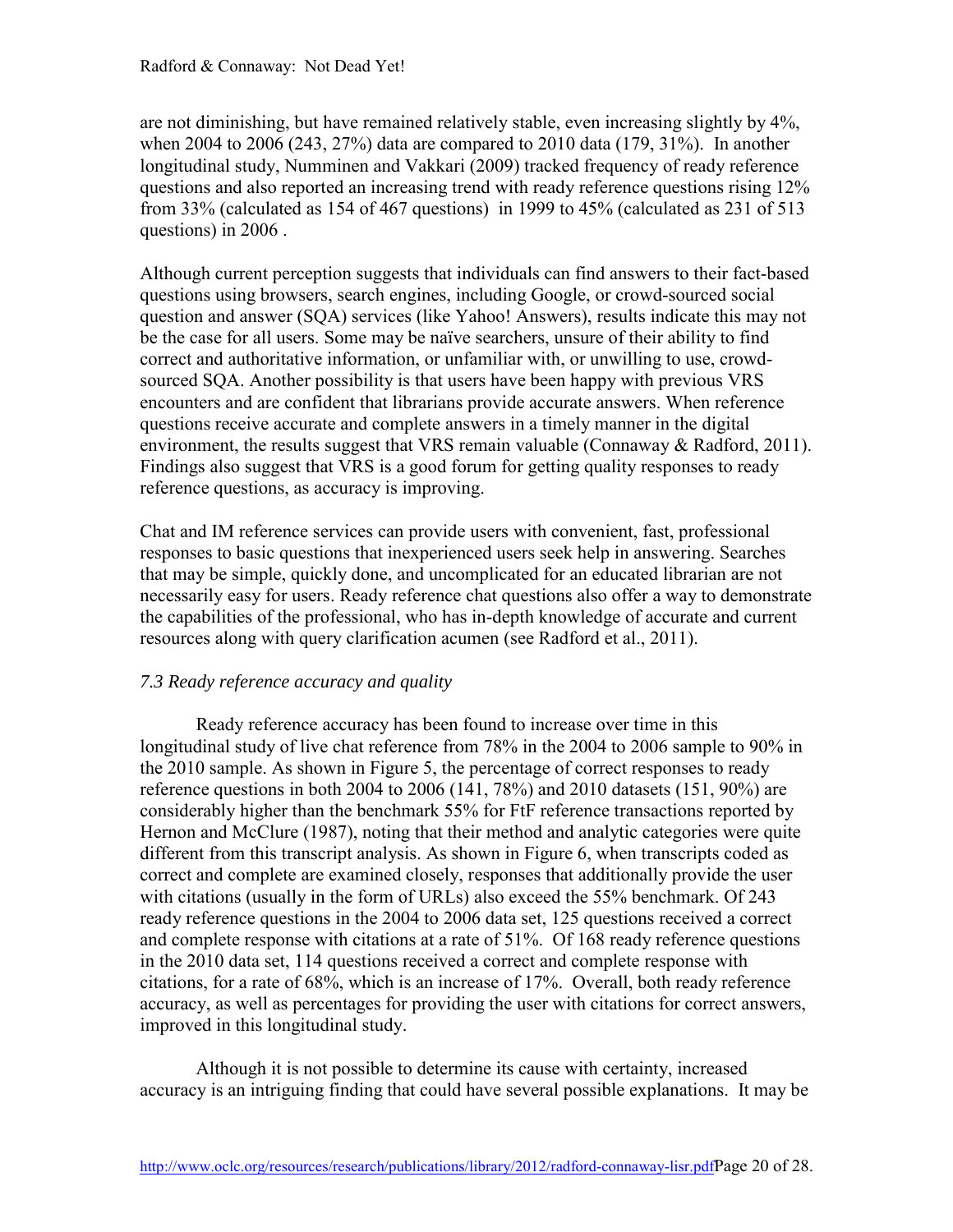that VRS service providers have become more facile in working in the chat and IM environment, as these services have matured and become more commonplace. Also, providers may now feel less rushed, realizing that users are accessing VRS because of its convenience, rather than because they are in a hurry (Connaway, Dickey, & Radford, 2011, Connaway & Radford, 2011). It is also possible that VRS librarians have put into practice the previous recommendations by the authors to increase accuracy (Connaway  $\&$ Radford, 2011; Radford et al., 2011).

One strongly recommended guideline was to make sure that a general page contains specific information that was requested before forwarding it to the user (Connaway & Radford, 2011; Radford et al., 2011; Radford & Connaway, 2010; Ross et al., 2009). For example, a VRS transcript from 2004 to 2006 showed that a librarian responded to a query about the longitude and latitude of the Great Wall of China and nearby cities by forwarding a general tourist URL for the Great Wall. The forwarded page did not contain the requested specific information and was coded as incorrect. Earlier analysis indicated that accuracy would rise from 78% to 93% if this one check of specificity would be done during VRS for ready reference (Radford & Connaway, 2010). It is not possible, given the limitation of the method that ensures that both user and librarian are made anonymous, to follow-up with the librarians to find out if indeed this is the case. However, it is noteworthy that the accuracy increased from 78% (141) to 90% (151), close to the same level (93%) that the previous data analysis revealed was possible given a quick check of the general page prior to forwarding the link to the user. In addition, this type of error decreased to only a few (7) instances in the 2010 data set, where previously it had been 20% (36).

Users of traditional reference expect a timely response; it is not unreasonable for VRS users to expect the same. VRS offers the convenience of anywhere access and availability to professionals from the user's desktop or mobile device. Convenience is the main reason why VRS users choose these services, with approximately two out of three of the 283 VRS non-users participating in the Seeking Synchronicity telephone interviews, noting convenience as a factor that would convince them to try VRS (Connaway & Radford, 2011). Virtual reference users also like the "speed and efficiency of VRS…availability after hours, and getting answers in an online workflow" (Connaway et al., 2011, p. 185).

 The results suggest that librarians should continue to be approachable in all modes of reference service delivery. It is important to clarify the question, to provide the citations used to answer the question, and most importantly, to correctly answer the question. Analysis indicates that following these suggestions may influence users to seek out librarians for their information needs and assure continued relevance for VRS (Connaway & Radford, 2011; Radford et al., 2011).

#### **8. Limitations**

 The data analyzed here are drawn from transcript analysis. As noted above, for privacy reasons, QP and QW sessions are made anonymous by removing any identifying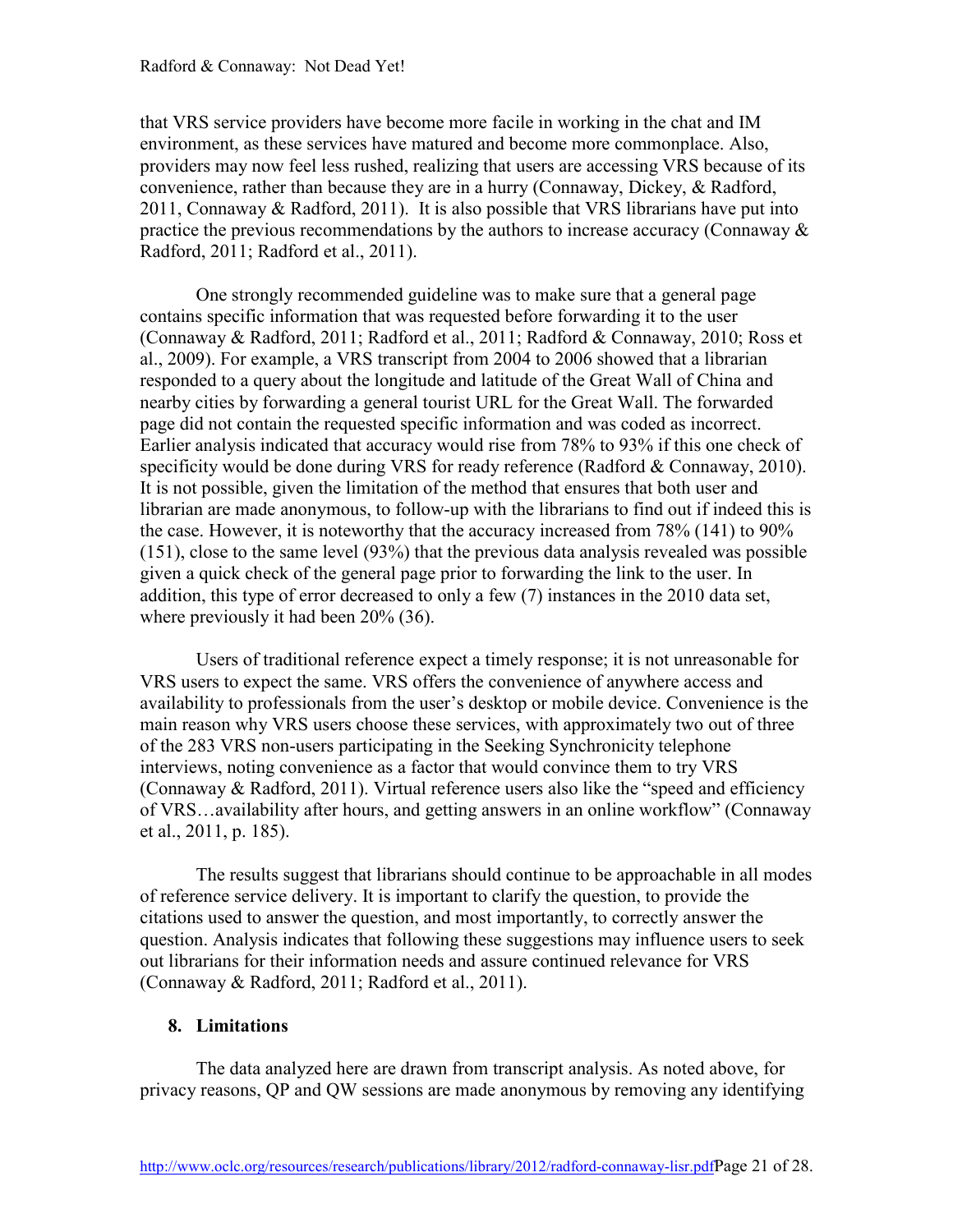information, including user and librarian names, email addresses, IP addresses, etc. Thus, it is not possible to collect demographic data about users and librarians or staff. Also, researchers are unable to contact users or VRS staff to ask about their assessments of accuracy, their levels of satisfaction, nor other relevant information that cannot be gleaned from the transcripts.

These transcripts were randomly selected from large datasets for QP and QW data; the researchers believe that they are representative of this corpus for the years 2004 to 2006 and 2010, but no claim is made that these results can be generalized to other VRS consortia or to other years for QP.

#### **9. Future research**

 A number of additional longitudinal analyses are being conducted with the 2004 to 2006 and 2010 VRS transcript datasets. The authors and Chirag Shah, Ph.D., from Rutgers University have obtained additional funding of \$250,000 for a two year period (2011 to 2013) from IMLS, OCLC, and Rutgers University for the grant project, Cyber synergy: Seeking sustainability through collaboration between virtual reference and social Q&A sites (Radford, Connaway, & Shah, 2011-2013). One phase of this project involves in-depth analysis of VRS transcripts, as well as analysis of questions and responses from SQA sites, like Yahoo! Answers, including: subject analysis using the Dewey Decimal Classification schedules (Dewey, 2011), question types, query clarification, interpersonal communication, generational differences, level of difficulty of queries, wait and session times, presence and type of instruction, and referrals.

 Another possible area for future research is to investigate answer accuracy to queries other than ready reference questions. Since the majority of VRS questions continue to be other query types, creation of a data-derived taxonomy of accuracy for subject searches and procedural queries would be of particular interest and importance to the VRS community. The OCLC and Rutgers research team's investigation to analyze the presence and type of instruction in VRS may be a first step in this process.

 With regard to others doing similar research into question types and accuracy, it is highly recommended that scholars use established taxonomies, such as the ones adapted from the work of Katz (1997) and others so that standardization of categories can be achieved to enable valid longitudinal comparisons.

## **10. Conclusion**

 Previous scholarship is advanced by the longitudinal research presented here that explores query type in VRS and development of a framework for determining the accuracy of responses to ready reference inquiries in virtual environments. Relational and content dimensions are important for successful VRS encounters (Watzlawick et al., 1967; Connaway & Radford, 2011). Users highly value personal attention, which is delivered in a friendly and approachable manner, as well as provision of accurate information that specifically answers their query (Connaway & Radford, 2011).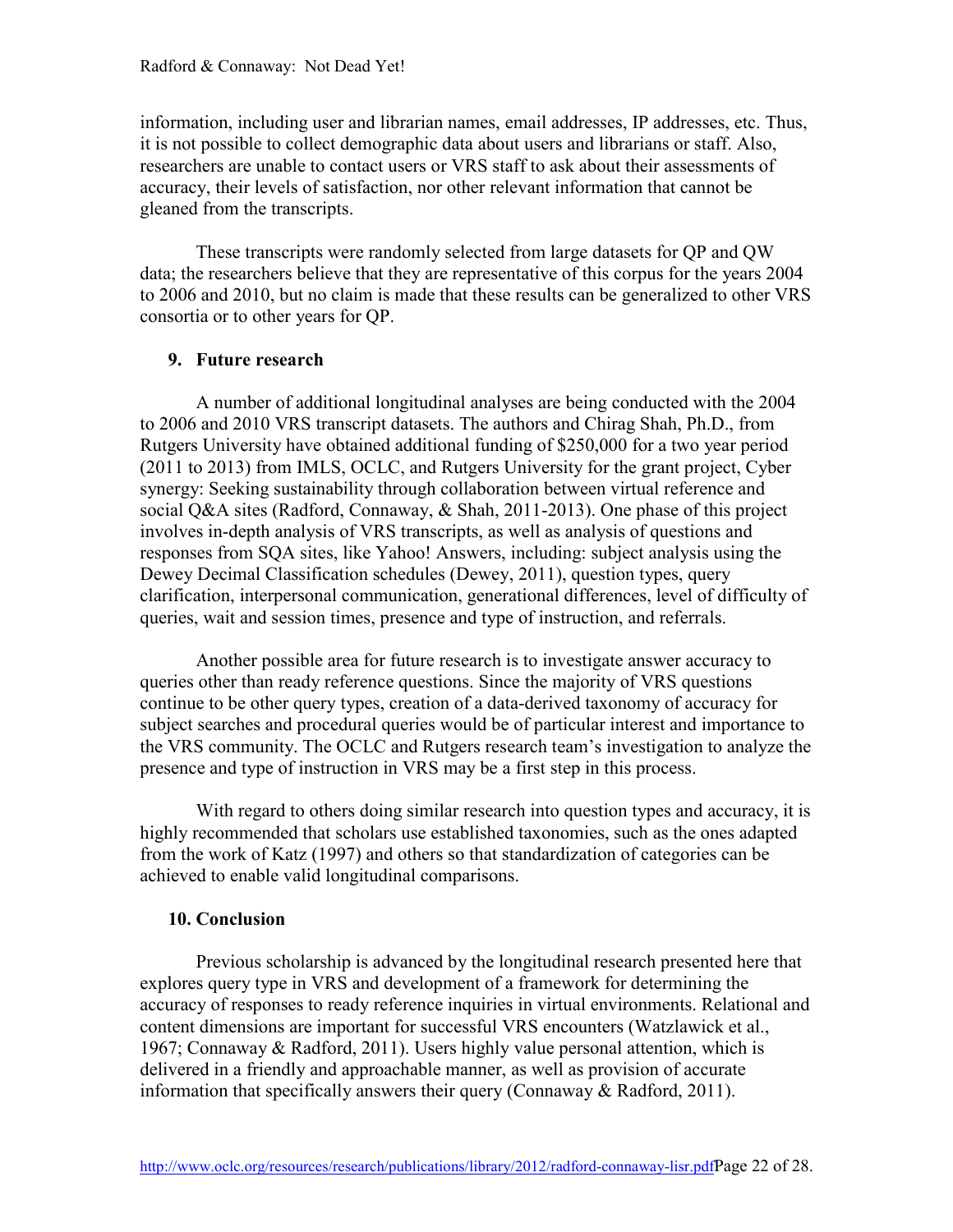Additional study in this area is needed, as noted by Wallace and Van Fleet (2003), "A confounding factor in interpreting studies of reference accuracy is the lack of a uniformly accepted standard for defining success…there is still a real need to explore the nature of the reference process and establish the metrics that will engender a true understanding of success"  $(p.110)$ .

 Several recommendations can be made from this study's findings. Research about accuracy should continue and expand to include all types of VRS queries for LIS scholarship. Differences in live chat vs. IM formats were revealed, which merit further research, especially with regard to subject questions. Scholars should consider investigating VRS staffing practices that impact accuracy (e.g., routine referrals to subject specialists or lack thereof), concurrent staffing for reference modes (e.g., individuals being responsible for both FtF and VRS desks), multiple chat windows open at once so that several users are interacting with VR librarians simultaneously, etc. Despite lean staffing models, additional research in these areas would be of great value to administrators and practitioners, especially in difficult budgeting times, as librarians continue to have service excellence as a goal (Radford & Vine, 2011).

 For practitioners, the authors found the following practices to be important for increasing accuracy for ready reference in live chat: (a) making sure that specific information requested is present before forwarding a general website to user; (b) checking for broken links;(c) ensuring that all parts of the user's query (or multiple queries) are answered; and (d) clarifying the question, including a closing or follow-up question. The research that led to the above recommendations with examples is described in detail in Radford et al. (2011) and Ross et al. (2009) research. In addition, multitasking while doing reference may not be serving users well, especially during times of peak use when VRS staff attention is divided among several queries and multiple modes.

This research project is among the first to perform a longitudinal analysis of large random samples of international chat transcripts that addresses query types and ready reference accuracy. As VRS have become more pervasive, it is increasingly vital to have research-based guidelines for service excellence. An emerging opportunity for reference has been created as library applications are becoming more common and allow mobile access to VRS modes, including chat, IM, and short message service (texting) (Pearce, Collard, & Whatley, 2010). According to the Pew Internet and American Life Project, nearly half of American adults (Smith, 2012), and almost a third of teenagers aged 14 to 17 own smartphones (Lenhart, 2012). This trend is expected to continue, possibly resulting in future additional traffic to VRS. Benchmarking and longitudinal research are essential and have practical implications for library education, service development, and training.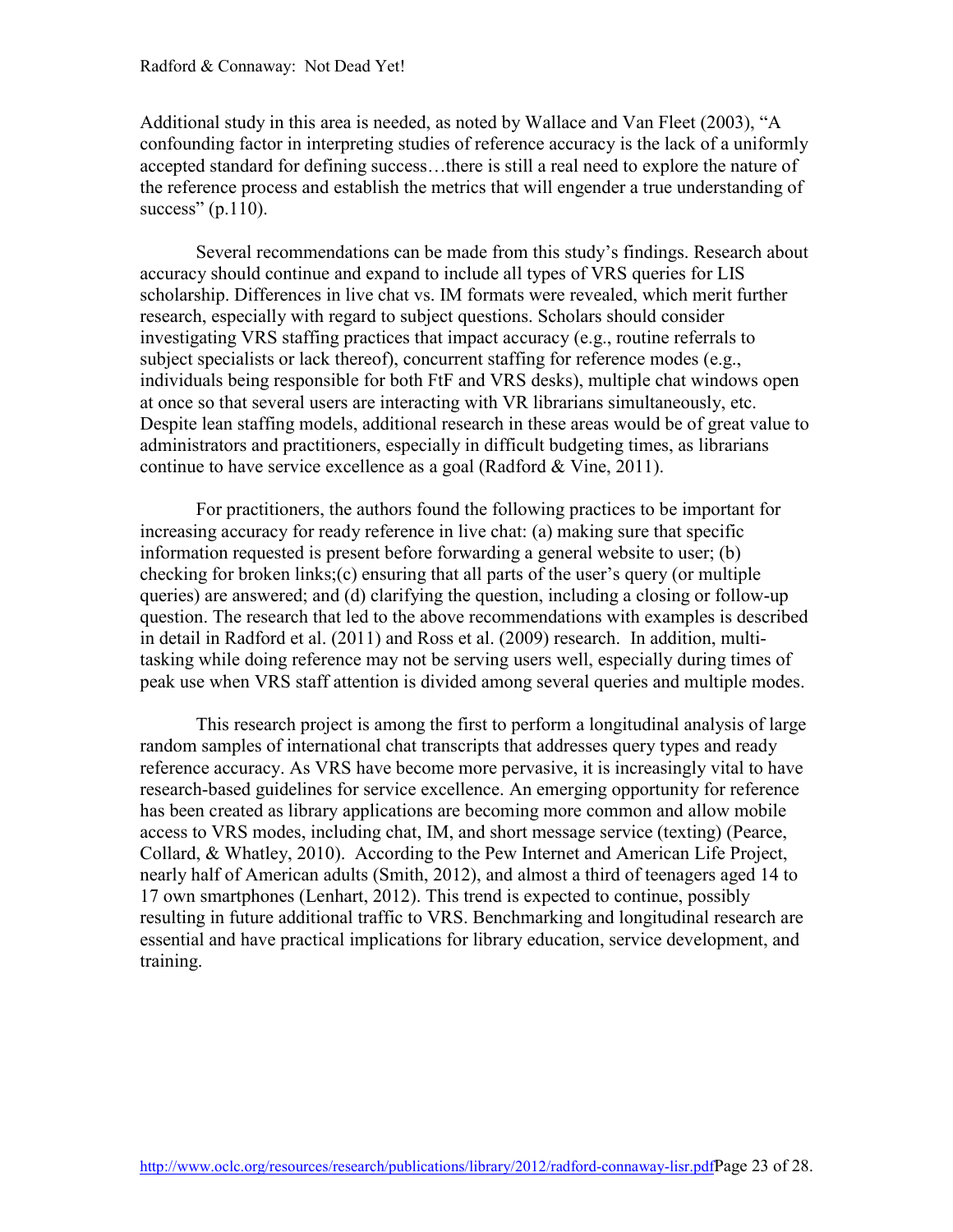#### **References**

- Agosto, D. E., & Anderton, H. (2007). Whatever happened to "Always cite the source?" A study of source citing and other issues related to telephone reference. *Reference & User Services Quarterly, 47*, 44-54.
- Agosto, D., Rozklis, L., MacDonald, C., & Abels, E. (2011). A model of the reference and information service process: An educators' perspective. *Reference & User Services Quarterly, 50*, 235-244.
- Allen, B. (1991). Topic knowledge and online catalog search formulation. *The Library Quarterly, 61*(2), 188-213.
- Arnold, J., & Kaske, N. K. (2005). Evaluating the quality of a chat service. *portal: Libraries and the Academy, 5*(2), 177-193.
- Bailey, B. (1987). The "55 percent rule" revisited. *The Journal of Academic Librarianship, 13*, 280-282.
- Buckland, M. (2008). Reference library service in the digital environment*. Library & Information Science Research, 30*, 81-85.
- Childers, T. (1978). *The effectiveness of information service in public libraries: Suffolk County: Final report*. Philadelphia, PA: Drexel University School of Library and Information Science.
- Connaway, L. S., Dickey, T. J., & Radford, M. L. (2011). "If it is too inconvenient, I'm not going after it:" Convenience as a critical factor in information-seeking behaviors. *Library & Information Science Research, 33*, 179-190.
- Connaway, L. S., & Radford, M. L. (2011). *Seeking synchronicity: Revelations and recommendations for virtual reference*. Dublin, OH: OCLC Research. Retrieved from http://www.oclc.org/reports/synchronicity/full.pdf
- Cousins, S. A. (1992). In their own words: An examination of catalogue users' subject queries. *Journal of Information Science, 18*(5), 329-341.
- Crowley, T. (1968). *The effectiveness of information service in medium size public libraries* (Unpublished doctoral dissertation). Rutgers University, New Jersey.
- Desai, C. M. (2003). Instant messaging reference: How does it compare? *The Electronic Library, 21*(1), 21–30.
- Dewey, M. (2011). *Dewey decimal classification and relative index (23rd ed.).* J. S. Mitchell, J., Beall, R. Green, G. Martin, & M. Panzer (Eds.). Dublin, OH: OCLC.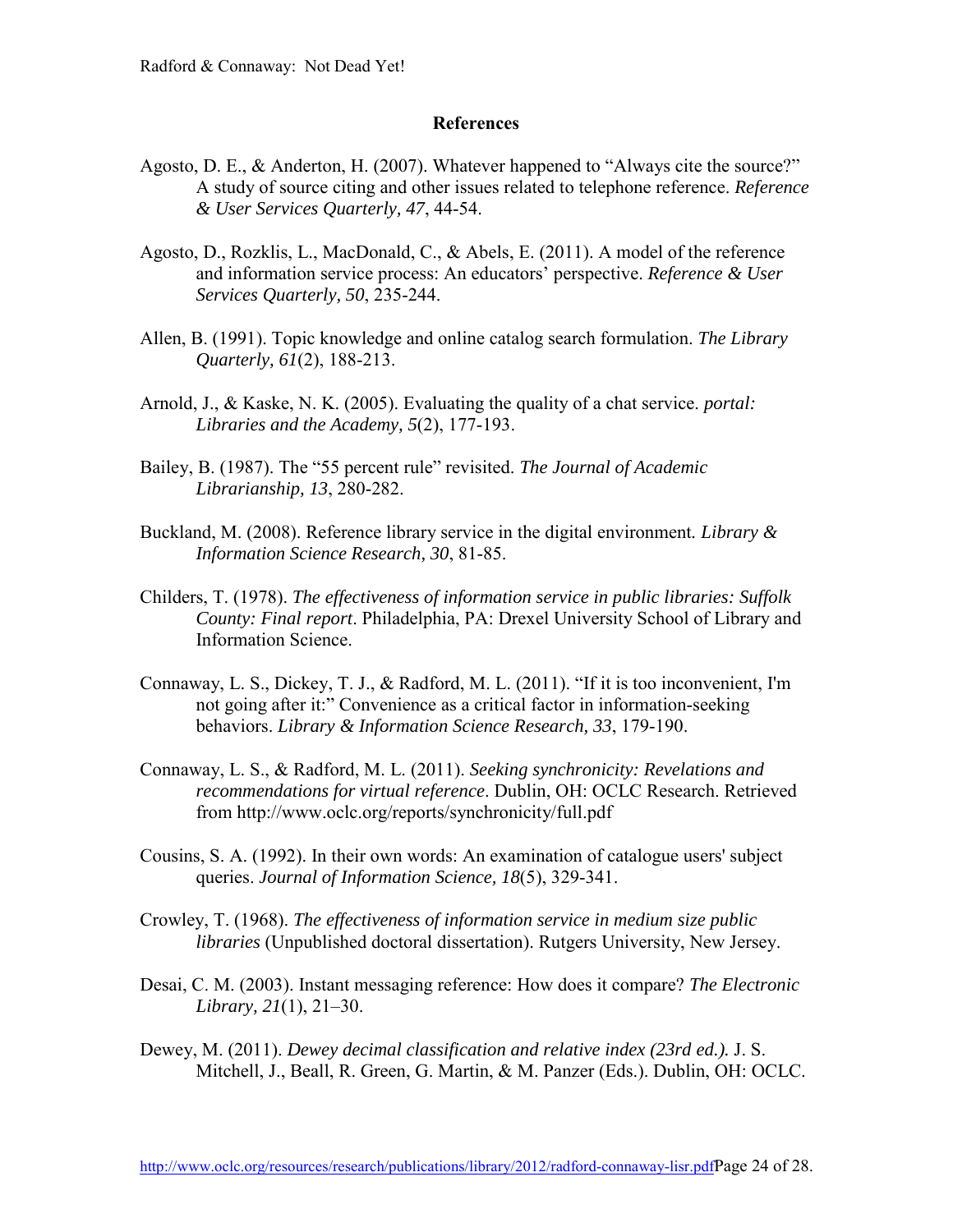- Durrance, J. C. (1989). Reference success: Does the 55 percent rule tell the whole story? *Library Journal, 114*(7), 31-36.
- Forbes, C., & Brown, C. C. (2012). Analyzing the past to invest in the future: Usage statistics for research guides from multiple data sources. In Marie L. Radford (Ed.), *Leading the reference renaissance* (pp. 275-290). New York, NY: Neal-Schuman.
- Garnsey, B. A., & Powell, R. R. (2000). Electronic mail reference services in the public library. *Reference & User Services Quarterly, 39*, 245–254.
- Hernon, P., & McClure, C. R. (1986). Unobtrusive reference testing: The 55 percent rule. *Library Journal, 111*(7), 37-41.
- Hernon, P., & McClure, C. R. (1987). *Unobtrusive testing and library reference services.* Norwood, NJ: Ablex Publishing.
- Hodges, R. A. (2002). Assessing digital reference. *Libri, 52*(3), 157–168.
- Hubbertz, A. (2005). The design and interpretation of unobtrusive evaluations. *Reference & User Services Quarterly, 44*, 327-335.
- Janes, J. (2003). What is reference for? *Reference Services Review, 31*(1), 22-25.
- Janes, J., Hill, C., & Rolfe, A. (2001). Ask-an-expert services analysis. *Journal of the American Society for Information Science & Technology, 52*, 1106-1121.
- Kaske, N., & Arnold, J. (2002, June). *An unobtrusive evaluation of online real time library reference services.* Paper presented at the Annual Conference of the American Library Association, Atlanta, GA.
- Katz, W. A. (1997). *Introduction to reference work* (7th ed.). New York, NY: McGraw-Hill.
- Katz, W. A. (2002). *Introduction to reference work: Reference services and reference processes (Vol. 2)*. Boston, MA: McGraw-Hill.
- Kibbee, J. Z., Ward, D. H., & Ma, W. (2002). Virtual service, real data: Results of a pilot study. *Reference Services Review, 30*(1), 25–36.
- Kocevar-Weidinger, E., Benjes-Small, C., Ackermann, E., & Kinman, V. R. (2010). Why and how to mystery shop your reference desk. *Reference Services Review, 38*(1), 28-43.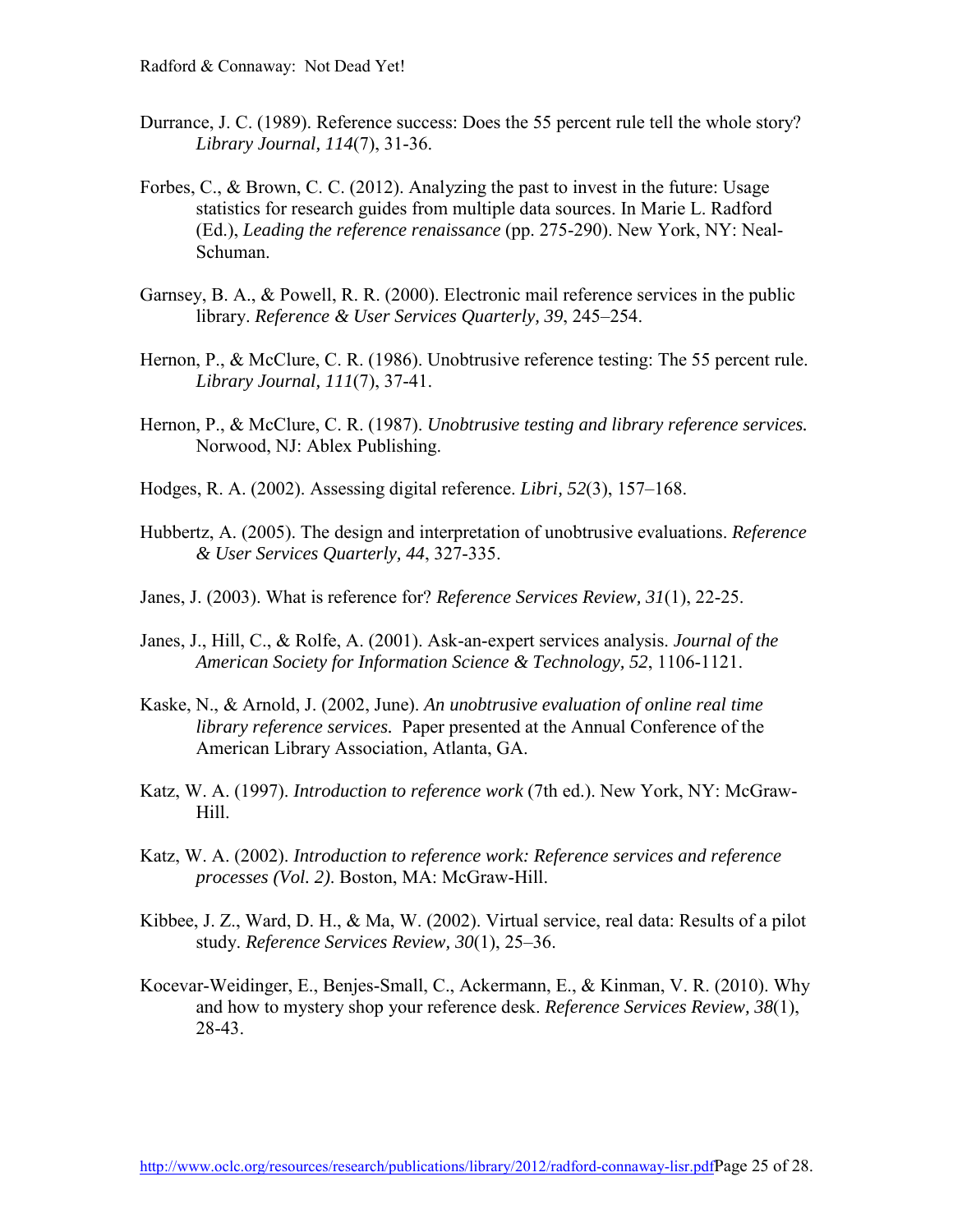- Kwon, N. (2006). User satisfaction with referrals at a collaborative virtual reference service. *Information Research, 11*(2). Retrieved from http://informationr.net/ir/11- 2/paper246.html
- Lee, I. J. (2004). Do virtual reference librarians dream of digital reference questions?: A qualitative and quantitative analysis of email and chat reference*. Australian Academic and Research Libraries, 35*(2), 95-110.
- Lenhart, A. (2012). *Teens, smartphones & texting*. Retrieved from http://www.pewinternet.org/~/media//Files/Reports/2012/PIP\_Teens\_Smartphone s and Texting.pdf
- Luo, L. (2007). Chat reference competencies: Identification from a literature review and librarian interviews. *Reference Services Review, 35*(2), 195-209.
- Maximiek, S., Rushton, E., & Brown, E. (2010). Coding into the great unknown: Analyzing instant messaging session transcripts to identify user behaviors and measure quality of service. *College & Research Libraries, 71*, 361-373.
- Moeller, S. E. (2003). Ask-a-librarian: An analysis of an email reference service at a large academic library. *Internet Reference Services Quarterly, 8*(3), 47.
- Nordlie, R. (1999). "User revealment"--A comparison of initial queries and ensuing question development in online searching and in human reference interactions. In M. Hearst, F. Gey, & R. Tong (Eds.), *Proceedings of the 22nd Annual International ACM SIGIR Conference on Research and Development in Information Retrieval* (pp.11-18). New York, NY: ACM.
- Numminen, P., & Vakkari, P. (2009). Question types in public libraries' digital reference service in Finland: Comparing 1999 and 2006. *Journal of the American Society for Information Science and Technology, 60(6)*, 1249-1257.
- OCLC. (2012). QuestionPoint: Cooperative virtual reference. Retrieved from http://www.oclc.org/questionpoint/default.htm
- Pearce, A., Collard, S., & Whatley, K. (2010). SMS reference: Myths, markers, and modalities. *Reference Services Review, 38*(2), 250-263.
- Pomerantz, J., Luo, L., & McClure, C. R. (2006). Peer review of chat reference transcripts: Approaches and strategies. *Library & Information Science Research, 28*, 24-48.
- Profeta, P. C. (2006). *Effectiveness of asynchronous reference services for distance learning students within Florida's community college system* (Unpublished doctoral dissertation). Nova Southeastern University, Florida.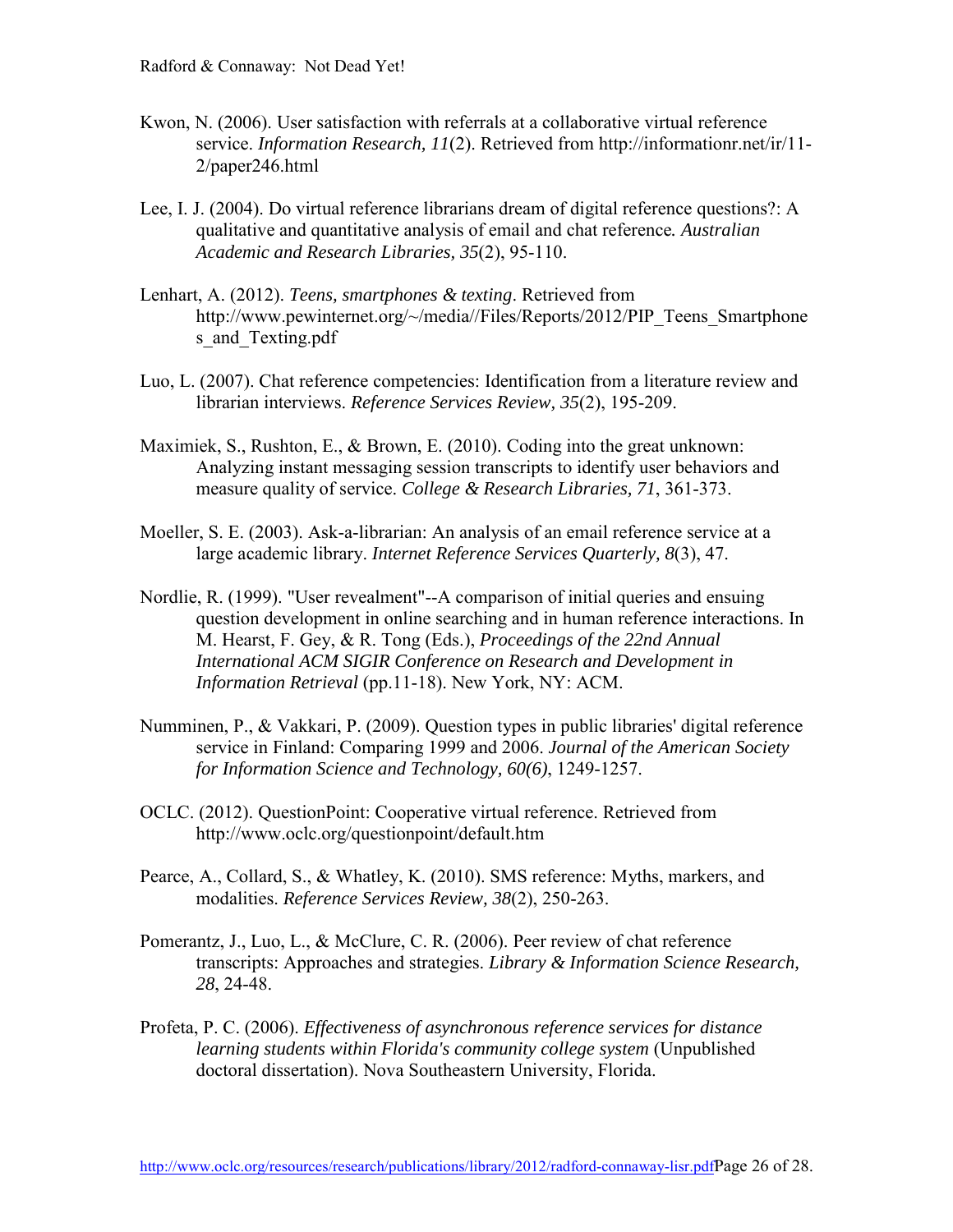- QuestionPoint 24/7 Reference Services. (2008, January 8). Introducing Qwidget, the QuestionPoint widget. Retrieved from http://questionpoint.blogs.com/questionpoint\_247\_referen/2008/01/introducingqwi.html
- QuestionPoint 24/7 Reference Services. (n.d.). *24 7 coop FAQs.* Retrieved from http://wiki.questionpoint.org/w/page/13839418/24-7-Coop-FAQs
- Radford, M. L. (1999). *The reference encounter: Interpersonal communication in the academic library.* Chicago, IL: Association of College & Research Libraries.
- Radford, M. L. (2006). Encountering virtual users: A qualitative investigation of interpersonal communication in chat reference. *Journal of the American Society for Information Science and Technology, 57*, 1046-1059.
- Radford, M. L., & Connaway, L. S. (2005-2008). *Seeking synchronicity: Evaluating virtual reference services from user, non-user, and librarian perspectives*. Dublin, OH: OCLC. Retrieved from http://www.oclc.org/research/activities/synchronicity/default.htm
- Radford, M. L., & Connaway, L. S. (2010). Getting better all the time: Improving communication and accuracy in virtual reference. In M. L. Radford & R. D. Lankes, (Eds.), *Reference renaissance: Current & future trends* (pp. 39-54). New York, NY: Neal-Schuman.
- Radford, M. L., Connaway, L. S., Confer, P., Sabolsci-Boros, S., & Kwon, H. (2011). "Are we getting warmer?" Query clarification in live chat virtual reference. *Reference & User Services Quarterly, 50*, 259-279.
- Radford, M. L., Connaway, L. S., & Shah, C. (2011-2013). *Cyber synergy: Seeking sustainability through collaboration between virtual reference and social Q&A sites*. Retrieved from http://www.oclc.org/research/activities/synergy/default.htm
- Radford, M. L., & Vine, S. (2011). An exploration of the hybrid service model: Keeping what works. In D. Zabel (Ed.), *Reference reborn: Breathing new life into public services librarianship* (pp. 79-89). Englewood, CO: Libraries Unlimited.
- Reference and User Services Association. (2004). *Guidelines for implementing and maintaining virtual reference services*. Retrieved from http://www.ala.org/rusa/sites/ala.org.rusa/files/content/resources/guidelines/virtua l-reference-se.pdf
- Ross, C. S., Nilsen, K., & Dewdney, P. (2002). *Conducting the reference interview: A how-to-do-it manual for librarians*. New York, NY: Neal-Schumann.